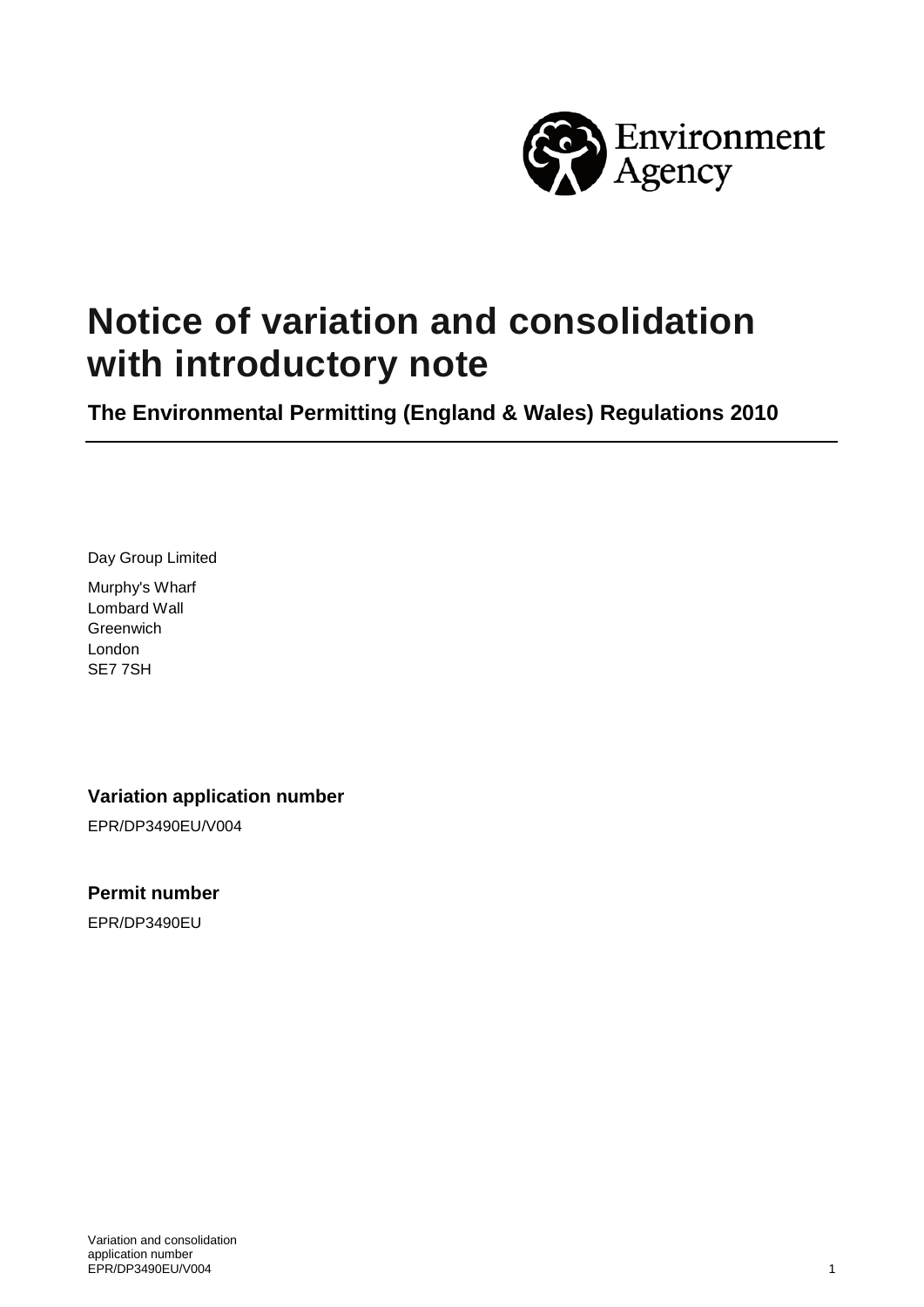# **Murphy's Wharf Permit number EPR/DP3490EU**

### **Introductory note**

#### **This introductory note does not form a part of the notice.**

Under the Environmental Permitting (England & Wales) Regulations 2010 (schedule 5, part 1, paragraph 19) a variation may comprise a consolidated permit reflecting the variations and a notice specifying the variations included in that consolidated permit.

Schedule 1 of the notice specifies the conditions that have been varied and schedule 2 comprises a consolidated permit which reflects the variations being made. All the conditions of the permit have been varied and are subject to the right of appeal.

The Industrial Emissions Directive (IED) was transposed in England and Wales by the Environmental Permitting (England and Wales) (Amendment) Regulations 2013 on 27 February 2013. This variation implements the changes brought about by the IED for "existing facilities operating newly prescribed activities" and completes the transition of this facility from a waste operation to an IED Installation.

The facility is used for the handling of waste streams to produce a range of high quality recycled aggregates including glass cullet and hydraulically bound mixtures (HBM). Currently glass, construction and demolition materials and utility waste are accepted. Incinerator bottom ash (IBA) and IBA aggregate will in time be accepted and will replace the glass processing. The site has independent drainage systems for each treatment area. Run off from the C& D plant is collected in settlement pits and recycled for use on the site with surplus passing through a 3 phase interceptor before being discharged to a combine sewer or percolated into the underlying strata. Run off from the glass processing area is collected in settlement pits and then pumped to a water management plant where clean water is recovered for use in the washing process. The water is then recycled into the glass washing plant and the site dust suppression systems. In the event of there being any surplus runoff from this area it is discharged to sewer. Run off from the HMB permeated into underlying strata.

The schedules specify the changes made to the permit.

| Status log of the permit                                          |                       |                                                                                  |  |
|-------------------------------------------------------------------|-----------------------|----------------------------------------------------------------------------------|--|
| <b>Description</b>                                                | Date                  | <b>Comments</b>                                                                  |  |
| Permit determined<br><b>EAWML 83515</b>                           | 03/12/04              | Permit issued to Day Group Limited                                               |  |
| Application<br>EPR/DP3490EU/V002<br>(variation and consolidation) | Duly made<br>24/02/12 | Application to vary and update the permit to<br>modern conditions.               |  |
| Variation determined<br>EPR/DP3490EU                              | 10/04/12              | Varied and consolidated permit issued in modern<br>condition format.             |  |
| Application<br>EPR/DP3490EU/V003 (variation)                      | Duly made<br>29/05/13 | Application to vary the permit for the addition of<br>one waste type (19 12 12). |  |
| Variation determined<br>EPR/DP3490EU                              | 30/05/13              | Varied permit issued.                                                            |  |
| Application<br>EPR/DP3490EU/V004 (variation)                      | Duly made<br>19/09/14 | Application to vary and update the permit to IED<br>conditions.                  |  |

The status log of a permit sets out the permitting history, including any changes to the permit reference number.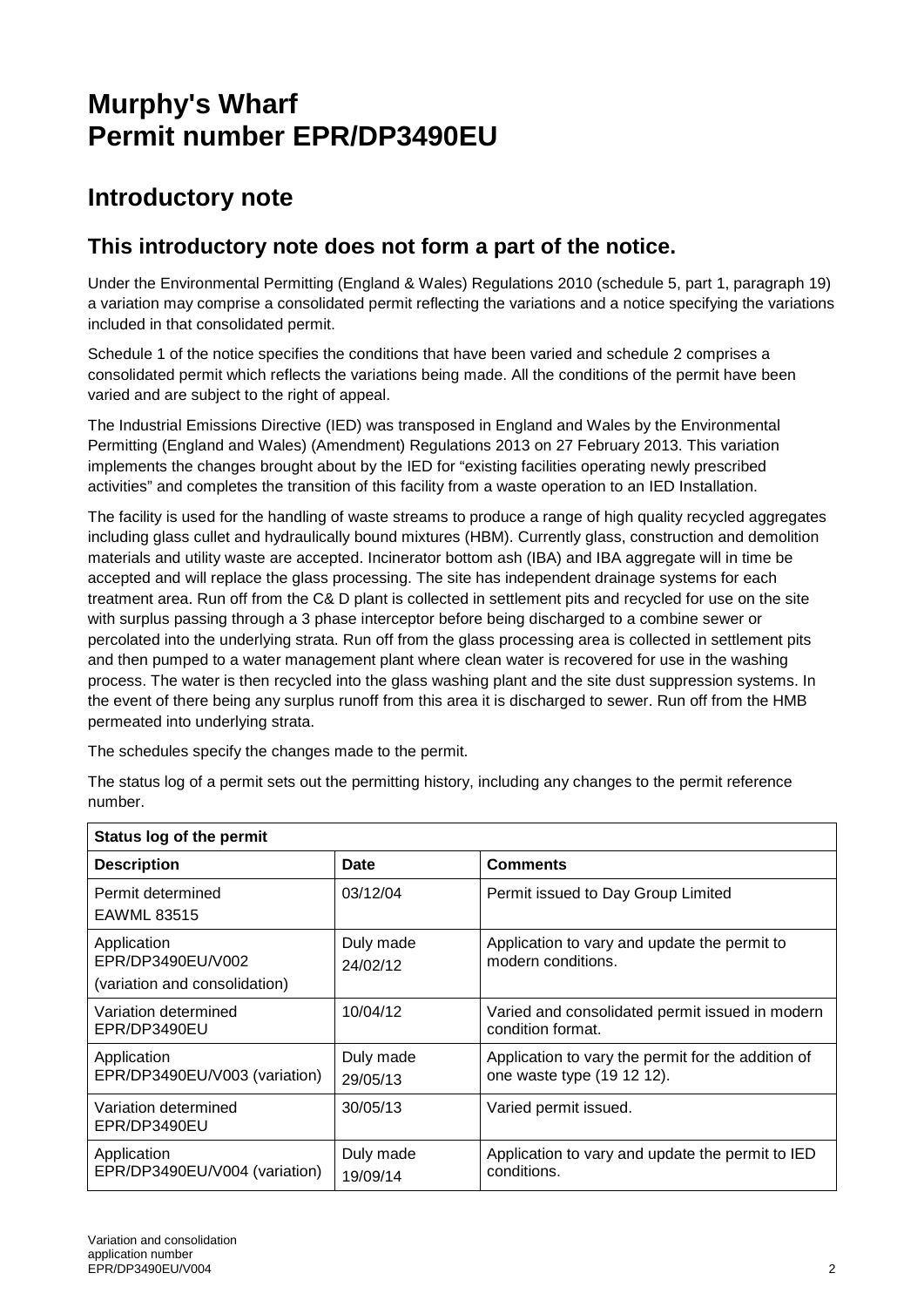| Status log of the permit                     |             |                                                                      |
|----------------------------------------------|-------------|----------------------------------------------------------------------|
| <b>Description</b>                           | <b>Date</b> | <b>Comments</b>                                                      |
| EPR/DP3490EU/V004<br>(Billing Ref: HP3732WG) | 28/04/16    | Varied and consolidated permit issued in modern<br>condition format. |

End of introductory note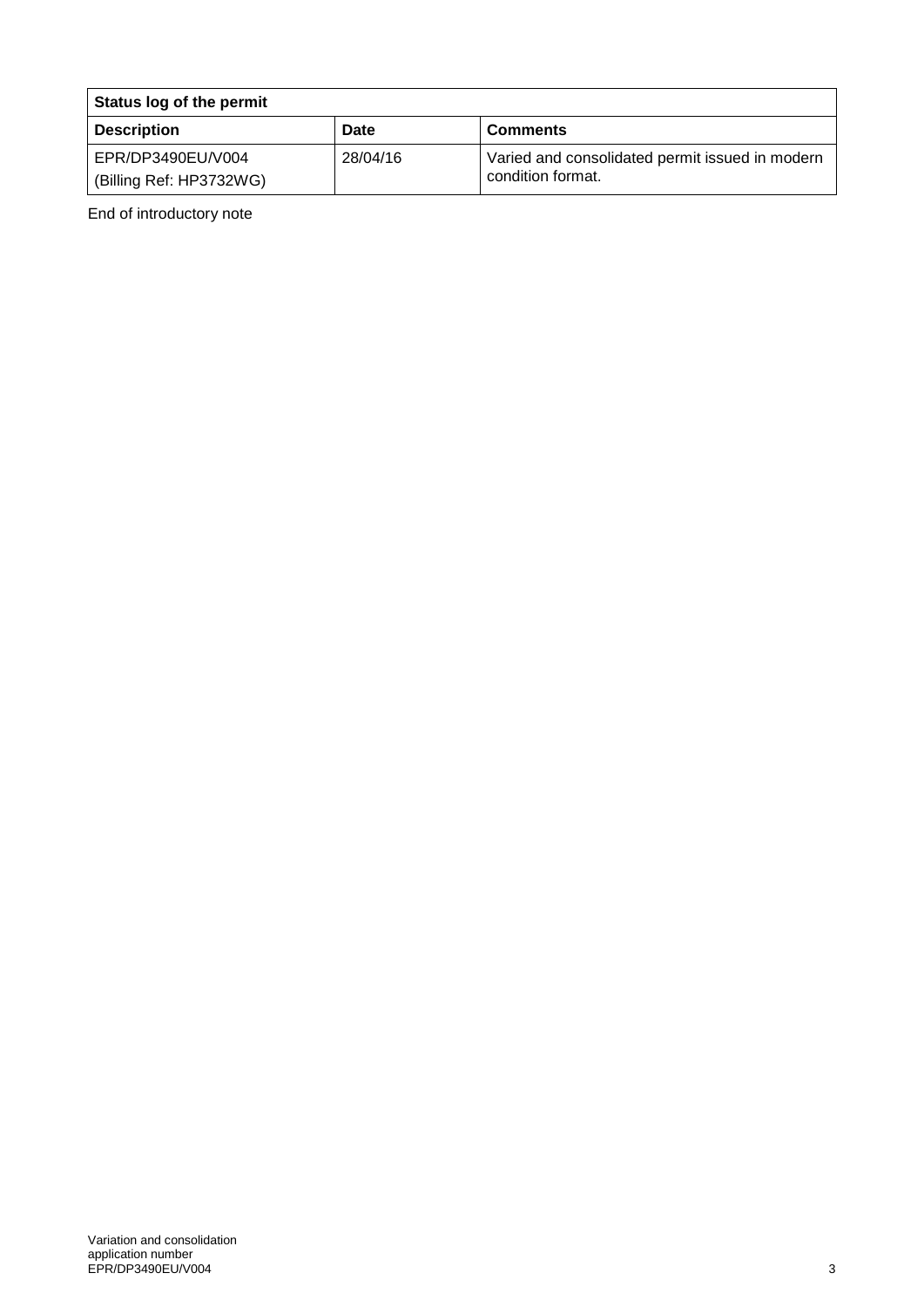## **Notice of variation and consolidation**

### **The Environmental Permitting (England and Wales) Regulations 2010**

The Environment Agency in exercise of its powers under regulation 20 of the Environmental Permitting (England and Wales) Regulations 2010 varies and consolidates

#### **Permit number**

**EPR/DP3490EU**

#### **Issued to**

**Day Group Limited** ("the operator")

whose registered office is

**Day Group House Transport Avenue Brentford Middlesex TW8 9HF**

company registration number 00432417

to operate a regulated facility at

**Murphy's Wharf Lombard Wall Greenwich London SE7 7SH**

to the extent set out in the schedules.

The notice shall take effect from 28/04/2016

| <b>Name</b>    | Date       |
|----------------|------------|
| Rebecca Warren | 28/04/2016 |

Authorised on behalf of the Environment Agency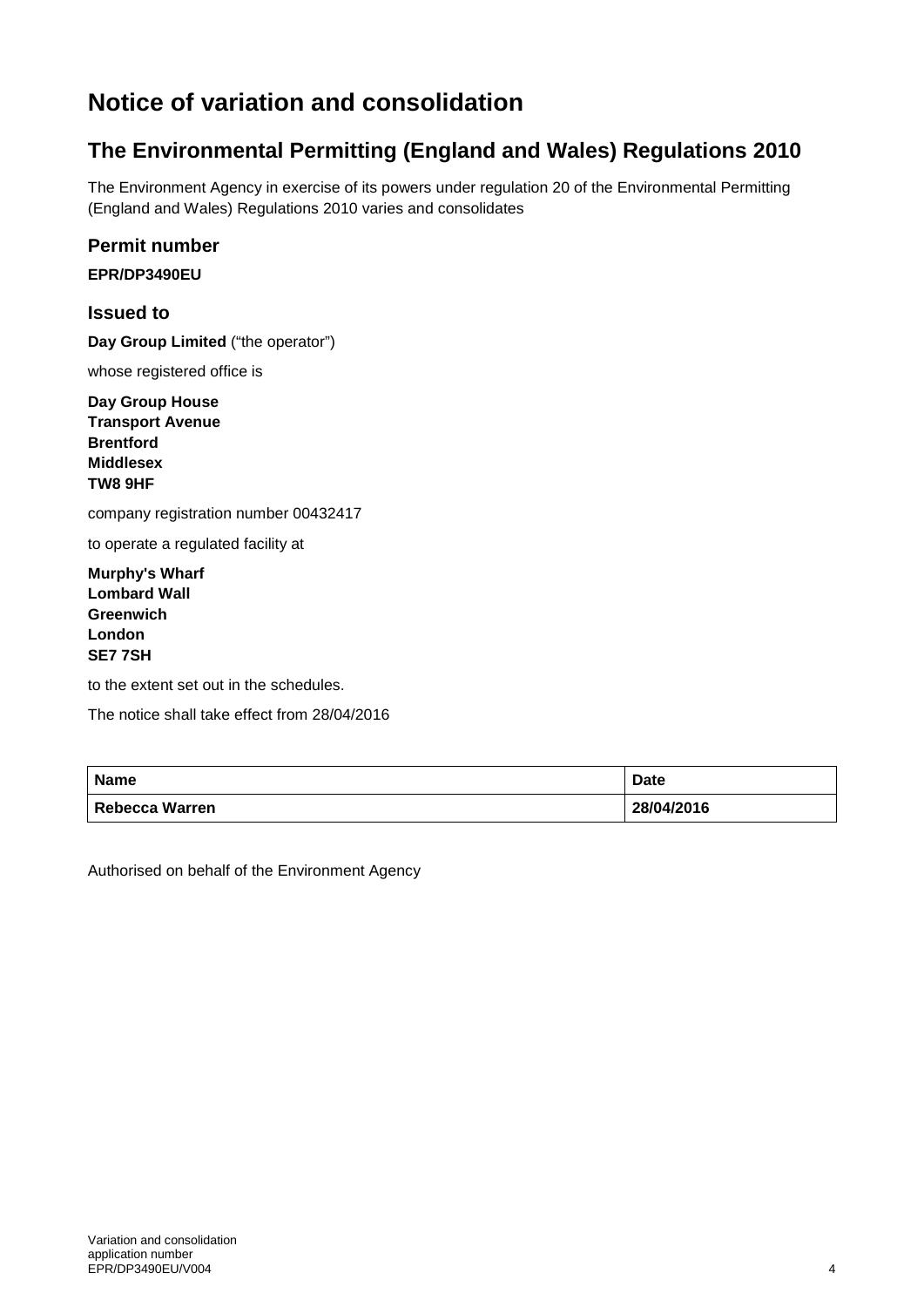#### **Schedule 1**

All conditions have been varied by the consolidated permit as a result of the application made by the operator.

#### **Schedule 2 – consolidated permit**

Consolidated permit issued as a separate document.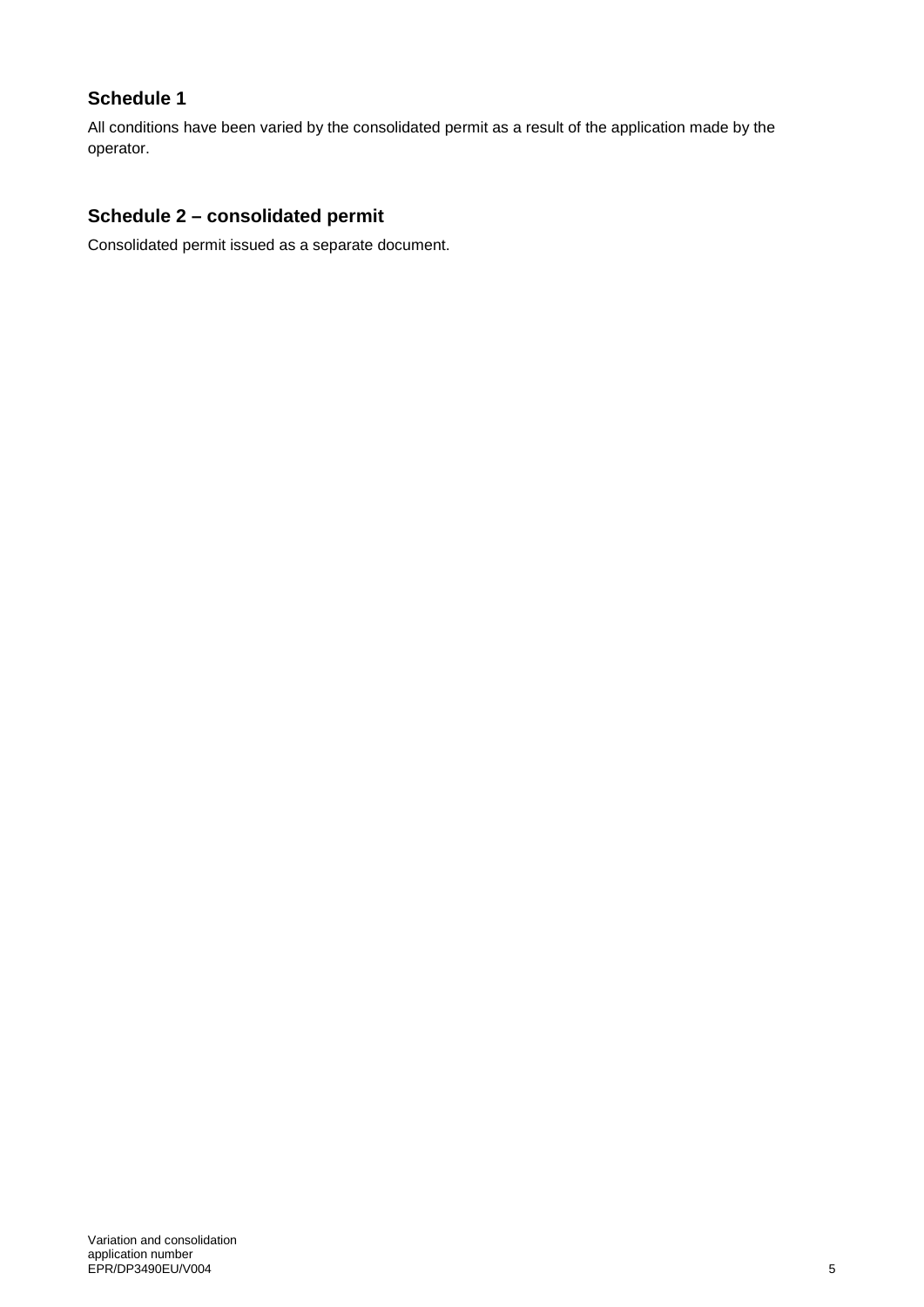### **Permit**

### **The Environmental Permitting (England and Wales) Regulations 2010**

#### **Permit number**

#### **EPR/DP3490EU**

This is the consolidated permit referred to in the variation and consolidation notice for application EPR/DP3490EU/V004 authorising,

**Day Group Limited** ("the operator"),

whose registered office is

**Day Group House Transport Avenue Brentford Middlesex TW8 9HF**

company registration number 00432417

to operate an installation and waste operations at

**Murphy's Wharf Lombard Wall Greenwich London SE7 7SH**

to the extent authorised by and subject to the conditions of this permit.

| <b>Name</b>    | <b>Date</b> |
|----------------|-------------|
| Rebecca Warren | 28/04/2016  |

Authorised on behalf of the Environment Agency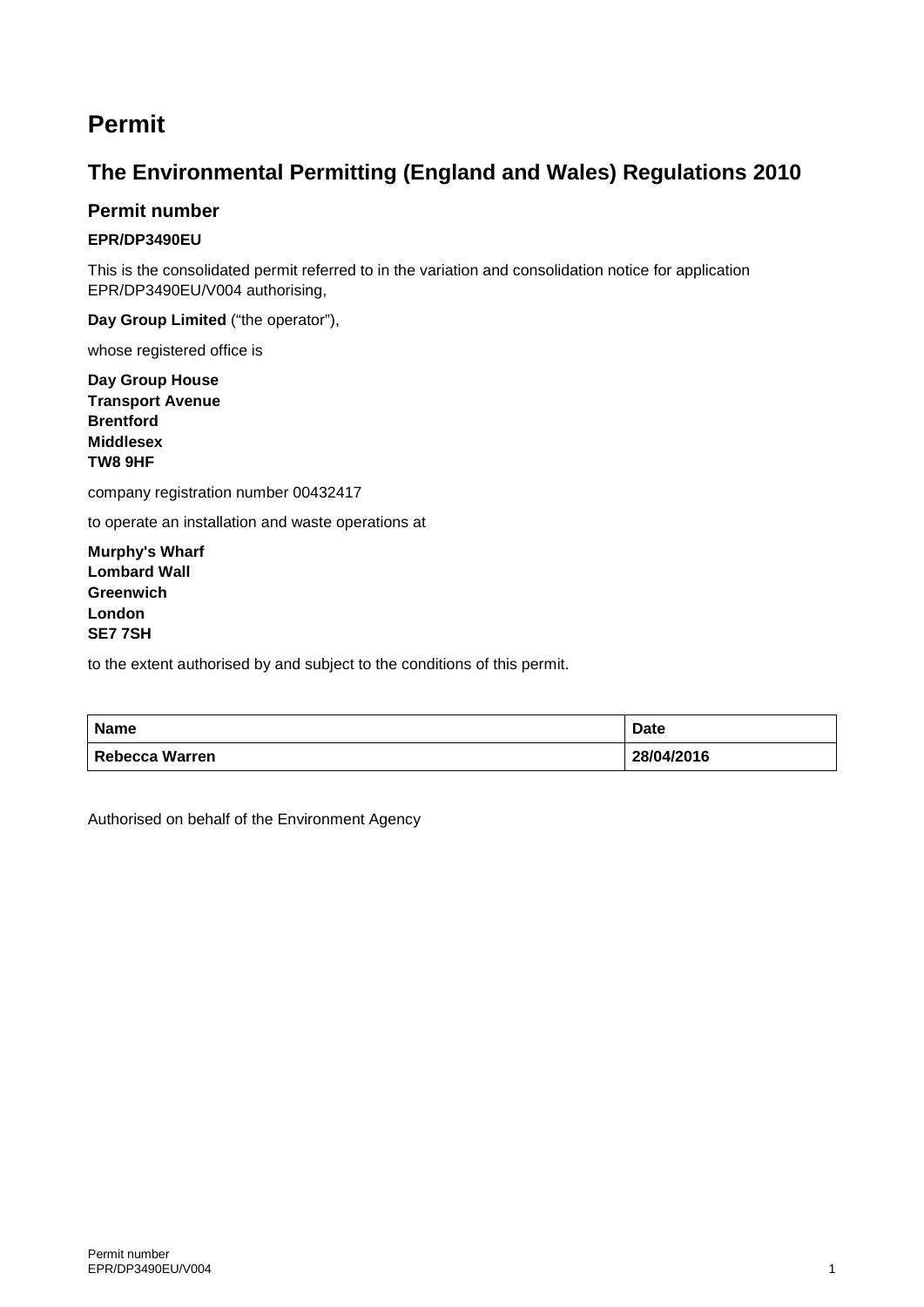# **Conditions**

### **1 Management**

#### **1.1 General management**

- 1.1.1 The operator shall manage and operate the activities:
	- (a) in accordance with a written management system that identifies and minimises risks of pollution, including those arising from operations, maintenance, accidents, incidents, non-conformances, closure and those drawn to the attention of the operator as a result of complaints; and
	- (b) using sufficient competent persons and resources.
- 1.1.2 Records demonstrating compliance with condition 1.1.1 shall be maintained.
- 1.1.3 Any person having duties that are or may be affected by the matters set out in this permit shall have convenient access to a copy of it kept at or near the place where those duties are carried out.
- 1.1.4 The operator shall comply with the requirements of an approved competence scheme.

### **1.2 Energy efficiency**

- 1.2.1 For the following activities referenced in schedule 1, table S1.1 (A1 to A4) The operator shall:
	- (a) take appropriate measures to ensure that energy is used efficiently in the activities;
	- (b) review and record at least every four years whether there are suitable opportunities to improve the energy efficiency of the activities; and
	- (c) take any further appropriate measures identified by a review.

#### **1.3 Efficient use of raw materials**

- 1.3.1 For the following activities referenced in schedule 1, table S1.1 (A1 to A4) The operator shall:
	- (a) take appropriate measures to ensure that raw materials and water are used efficiently in the activities;
	- (b) maintain records of raw materials and water used in the activities;
	- (c) review and record at least every four years whether there are suitable alternative materials that could reduce environmental impact or opportunities to improve the efficiency of raw material and water use; and
	- (d) take any further appropriate measures identified by a review.

#### **1.4 Avoidance, recovery and disposal of wastes produced by the activities**

- 1.4.1 The operator shall take appropriate measures to ensure that:
	- (a) the waste hierarchy referred to in Article 4 of the Waste Framework Directive is applied to the generation of waste by the activities; and
	- (b) any waste generated by the activities is treated in accordance with the waste hierarchy referred to in Article 4 of the Waste Framework Directive; and
	- (c) where disposal is necessary, this is undertaken in a manner which minimises its impact on the environment.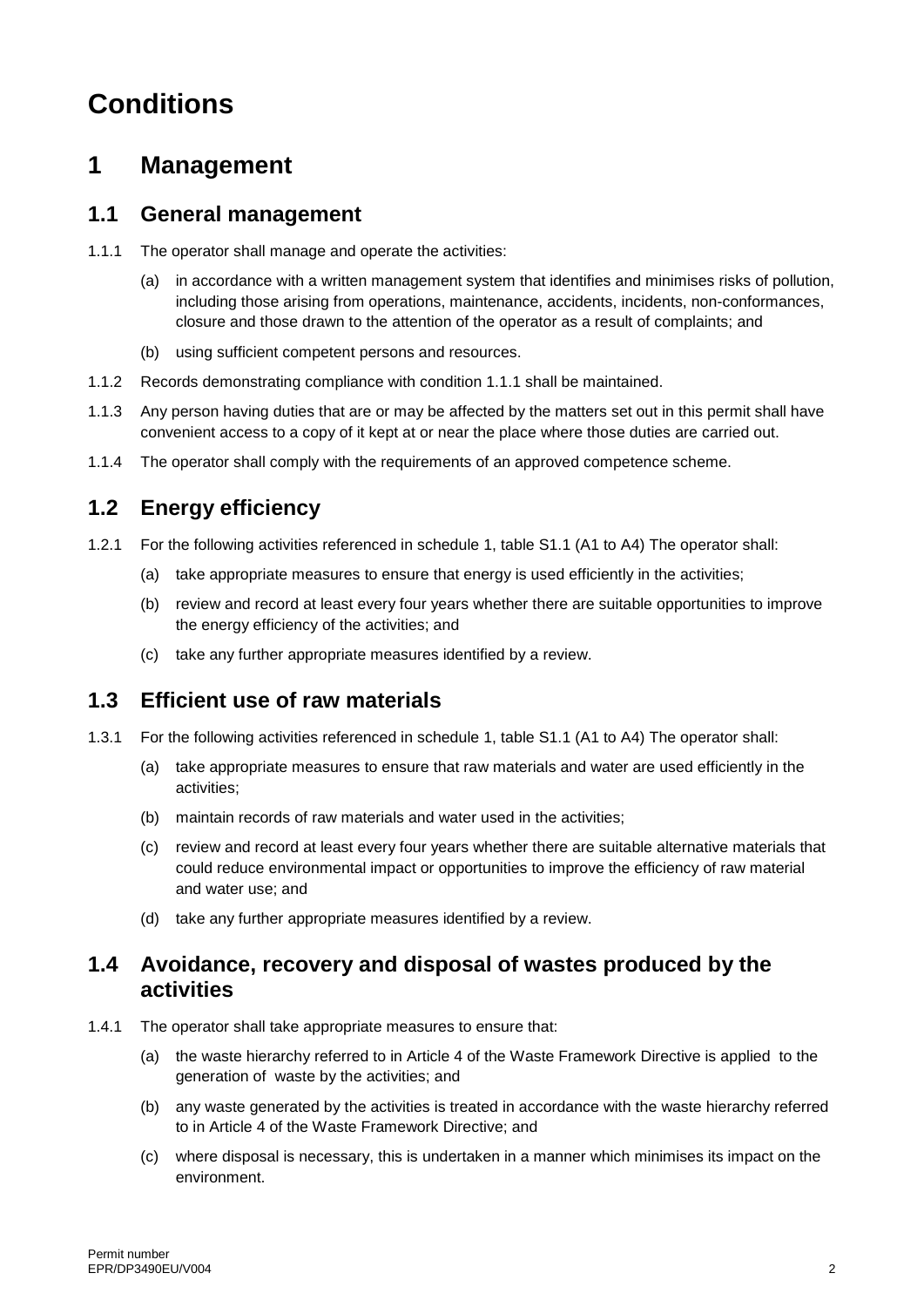1.4.2 The operator shall review and record at least every four years whether changes to those measures should be made and take any further appropriate measures identified by a review.

### **2 Operations**

#### **2.1 Permitted activities**

- 2.1.1 The operator is only authorised to carry out the activities specified in schedule 1 table S1.1 (the "activities").
- 2.1.2 Waste authorised by this permit shall be clearly distinguished from any other waste on the site.

#### **2.2 The site**

2.2.1 The activities shall not extend beyond the site, being the land shown edged in green on the site plan at schedule 7 to this permit.

#### **2.3 Operating techniques**

- 2.3.1 The activities shall, subject to the conditions of this permit, be operated using the techniques and in the manner described in the documentation specified in schedule 1, table S1.2, unless otherwise agreed in writing by the Environment Agency.
- 2.3.2 If notified by the Environment Agency that the activities are giving rise to pollution, the operator shall submit to the Environment Agency for approval within the period specified, a revision of any plan or other documentation ("plan") specified in schedule 1, table S1.2 or otherwise required under this permit which identifies and minimises the risks of pollution relevant to that plan , and shall implement the approved revised plan in place of the original from the date of approval, unless otherwise agreed in writing by the Environment Agency.
- 2.3.3 Any raw materials or fuels listed in schedule 2 table S2.1 shall conform to the specifications set out in that table.
- 2.3.4 Waste shall only be accepted if:
	- (a) it is of a type and quantity listed in schedule 2 tables S2.2, 2.3 and 2.4; and
	- (b) it conforms to the description in the documentation supplied by the producer and holder.
- 2.3.5 The operator shall ensure that where waste produced by the activities is sent to a relevant waste operation, that operation is provided with the following information, prior to the receipt of the waste:
	- (a) the nature of the process producing the waste;
	- (b) the composition of the waste;
	- (c) the handling requirements of the waste;
	- (d) the hazardous property associated with the waste, if applicable; and
	- (e) the waste code of the waste.
- 2.3.6 The operator shall ensure that where waste produced by the activities is sent to a landfill site, it meets the waste acceptance criteria for that landfill.
- 2.3.7 Hazardous waste shall not be mixed, either with a different category of hazardous waste or with other waste, substances or materials, unless it is authorised by schedule 1 table S1.1 and appropriate measures are taken.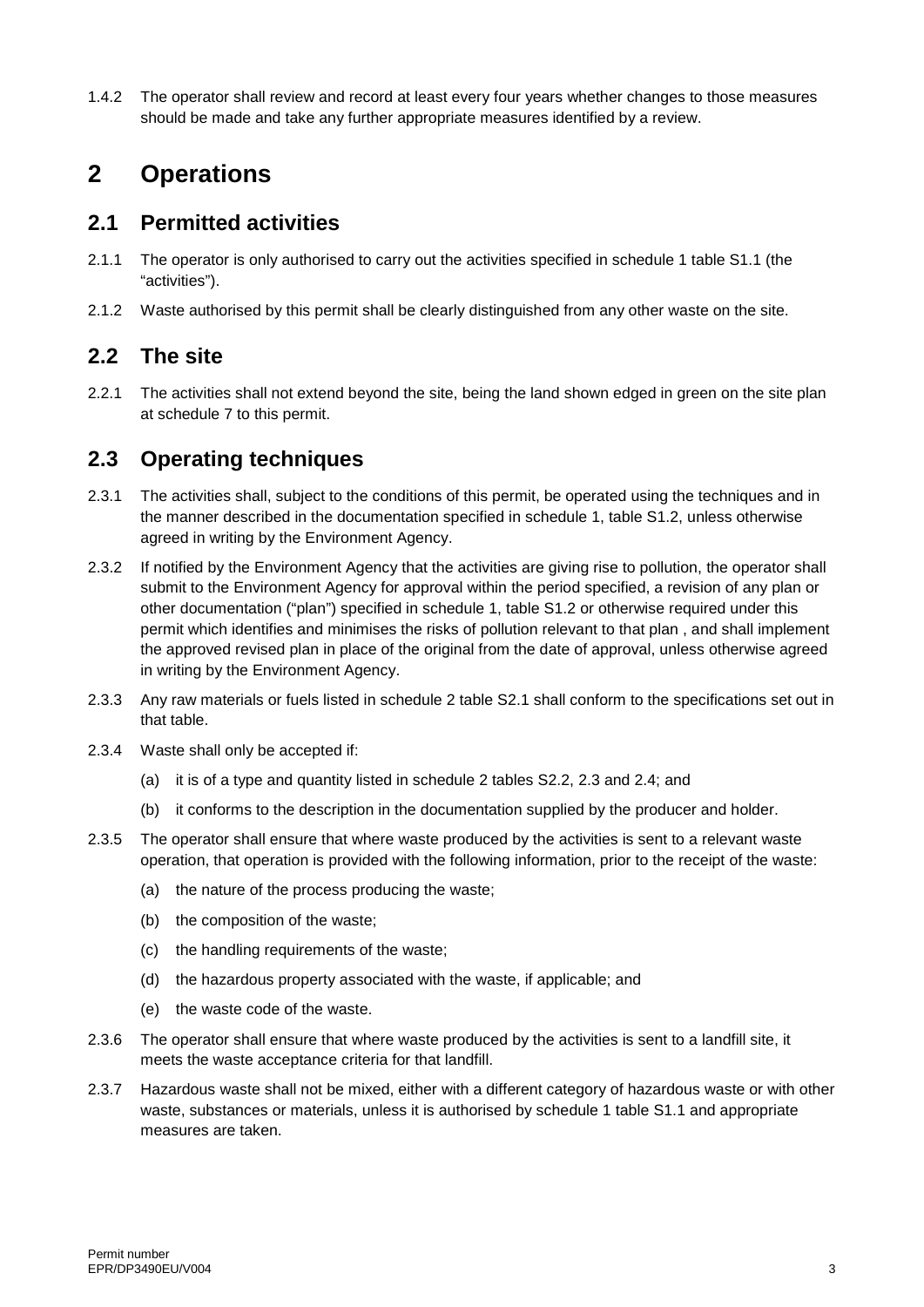#### **2.4 Pre-operational conditions**

2.4.1 The activities shall not be brought into operation until the measures specified in schedule 1 table S1.3 have been completed.

#### **2.5 Improvement programme**

- 2.5.1 The operator shall complete the improvements specified in schedule 1 table S1.4 by the date specified in that table unless otherwise agreed in writing by the Environment Agency.
- 2.5.2 Except in the case of an improvement which consists only of a submission to the Environment Agency, the operator shall notify the Environment Agency within 14 days of completion of each improvement.

## **3 Emissions and monitoring**

#### **3.1 Emissions to water, air or land**

- 3.1.1 There shall be no point source emissions to water, air or land except from the sources and emission points listed in schedule 3 tables S3.1.
- 3.1.2 The limits given in schedule 3 shall not be exceeded.
- 3.1.3 Periodic monitoring shall be carried out at least once every 5 years for groundwater and 10 years for soil, unless such monitoring is based on a systematic appraisal of the risk of contamination.

#### **3.2 Emissions of substances not controlled by emission limits**

- 3.2.1 Emissions of substances not controlled by emission limits (excluding odour) shall not cause pollution. The operator shall not be taken to have breached this condition if appropriate measures, including, but not limited to, those specified in any approved emissions management plan, have been taken to prevent or where that is not practicable, to minimise, those emissions.
- 3.2.2 The operator shall:
	- (a) if notified by the Environment Agency that the activities are giving rise to pollution, submit to the Environment Agency for approval within the period specified, an emissions management plan which identifies and minimises the risks of pollution from emissions of substances not controlled by emission limits;
	- (b) implement the approved emissions management plan, from the date of approval, unless otherwise agreed in writing by the Environment Agency.
- 3.2.3 All liquids in containers, whose emission to water or land could cause pollution, shall be provided with secondary containment, unless the operator has used other appropriate measures to prevent or where that is not practicable, to minimise, leakage and spillage from the primary container.

#### **3.3 Odour**

- 3.3.1 Emissions from the activities shall be free from odour at levels likely to cause pollution outside the site, as perceived by an authorised officer of the Environment Agency, unless the operator has used appropriate measures, including, but not limited to, those specified in any approved odour management plan, to prevent or where that is not practicable to minimise the odour.
- 3.3.2 The operator shall:
	- (a) if notified by the Environment Agency that the activities are giving rise to pollution outside the site due to odour, submit to the Environment Agency for approval within the period specified, an odour management plan which identifies and minimises the risks of pollution from odour;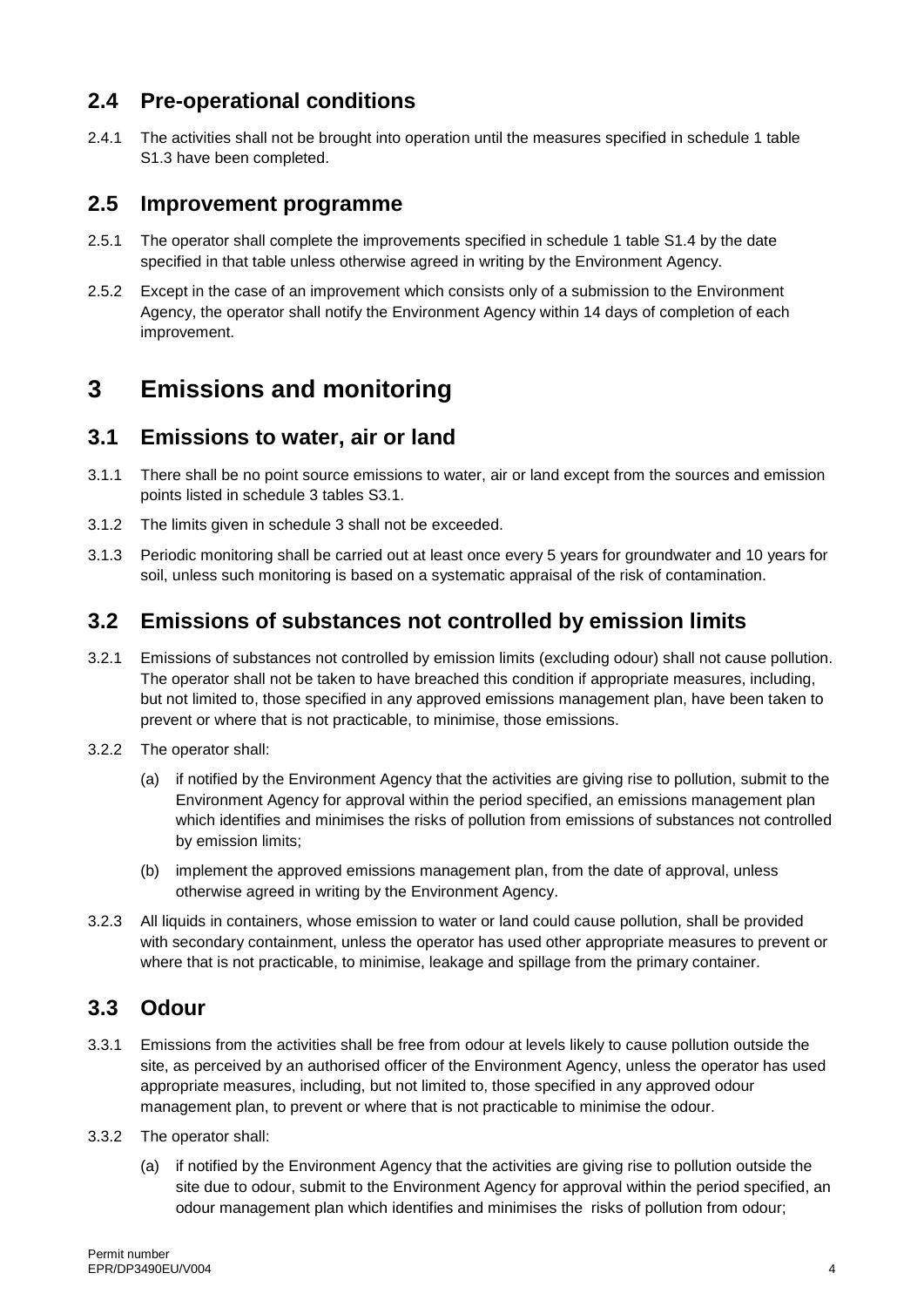(b) implement the approved odour management plan, from the date of approval, unless otherwise agreed in writing by the Environment Agency.

### **3.4 Noise and vibration**

- 3.4.1 Emissions from the activities shall be free from noise and vibration at levels likely to cause pollution outside the site, as perceived by an authorised officer of the Environment Agency, unless the operator has used appropriate measures, including, but not limited to, those specified in any approved noise and vibration management plan to prevent or where that is not practicable to minimise the noise and vibration.
- 3.4.2 The operator shall:
	- (a) if notified by the Environment Agency that the activities are giving rise to pollution outside the site due to noise and vibration, submit to the Environment Agency for approval within the period specified, a noise and vibration management plan which identifies and minimises the risks of pollution from noise and vibration;
	- (b) implement the approved noise and vibration management plan, from the date of approval, unless otherwise agreed in writing by the Environment Agency.

#### **3.5 Fire prevention**

- 3.5.1 The operator shall take all appropriate measures to prevent fires on site and minimise the risk of pollution from them including, but not limited to, those specified in any approved fire prevention plan.
- 3.5.2 The operator shall:
	- (a) if notified by the Environment Agency that the activities are giving rise to a risk of fire, submit to the Environment Agency for approval within the period specified, a fire prevention plan which prevents fires and minimises the risk of pollution from fires;
	- (b) implement the fire prevention plan, from the date of approval, unless otherwise agreed in writing by the Environment Agency.

### **4 Information**

#### **4.1 Records**

4.1.1 All records required to be made by this permit shall:

- (a) be legible;
- (b) be made as soon as reasonably practicable;
- (c) if amended, be amended in such a way that the original and any subsequent amendments remain legible, or are capable of retrieval; and
- (d) be retained, unless otherwise agreed in writing by the Environment Agency, for at least 6 years from the date when the records were made, or in the case of the following records until permit surrender:
	- (i) off-site environmental effects; and
	- (ii) matters which affect the condition of the land and groundwater.
- 4.1.2 The operator shall keep on site all records, plans and the management system required to be maintained by this permit, unless otherwise agreed in writing by the Environment Agency.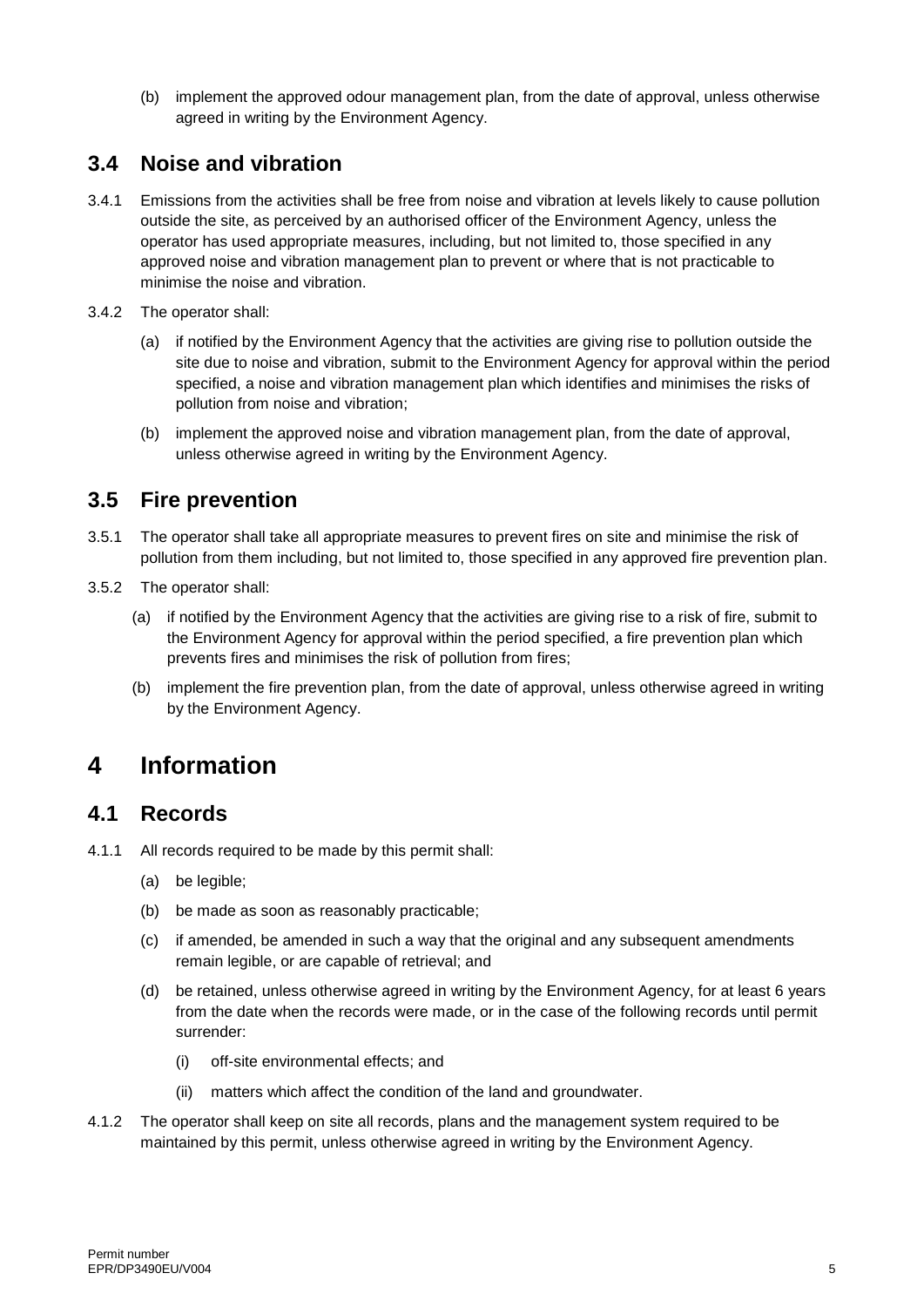### **4.2 Reporting**

- 4.2.1 The operator shall send all reports and notifications required by the permit to the Environment Agency using the contact details supplied in writing by the Environment Agency.
- 4.2.2 For the following activities referenced in schedule 1, table S1.1 (A1 to A4) a report or reports on the performance of the activities over the previous year shall be submitted to the Environment Agency by 31 January (or other date agreed in writing by the Environment Agency) each year. The report(s) shall include as a minimum:
	- (a) a review of the results of the monitoring and assessment carried out in accordance with the permit including an interpretive review of that data;
	- (b) the annual production /treatment data set out in schedule 4 table S4.2; and
	- (c) the performance parameters set out in schedule 4 table S4.3 using the forms specified in table S4.4 of that schedule.
- 4.2.3 Within 28 days of the end of the reporting period the operator shall, unless otherwise agreed in writing by the Environment Agency, submit reports of the monitoring and assessment carried out in accordance with the conditions of this permit, as follows:
	- (a) in respect of the parameters and emission points specified in schedule 4 table S4.1;
	- (b) for the reporting periods specified in schedule 4 table S4.1 and using the forms specified in schedule 4 table S4.4 ; and
	- (c) giving the information from such results and assessments as may be required by the forms specified in those tables.
- 4.2.4 The operator shall, unless notice under this condition has been served within the preceding four years, submit to the Environment Agency, within six months of receipt of a written notice, a report assessing whether there are other appropriate measures that could be taken to prevent, or where that is not practicable, to minimise pollution.
- 4.2.5 Within 1 month of the end of each quarter, the operator shall submit to the Environment Agency using the form made available for the purpose, the information specified on the form relating to the site and the waste accepted and removed from it during the previous quarter.

#### **4.3 Notifications**

- 4.3.1 For the following activities referenced in schedule 1, table S1.1 (A1 to A4),in the event:
	- (a) that the operation of the activities gives rise to an incident or accident which significantly affects or may significantly affect the environment, the operator must immediately—
		- (i) inform the Environment Agency,
		- (ii) take the measures necessary to limit the environmental consequences of such an incident or accident, and
		- (iii) take the measures necessary to prevent further possible incidents or accidents;
	- (b) of a breach of any permit condition the operator must immediately—
		- (i) inform the Environment Agency, and
		- (ii) take the measures necessary to ensure that compliance is restored within the shortest possible time;
	- (c) of a breach of permit condition which poses an immediate danger to human health or threatens to cause an immediate significant adverse effect on the environment, the operator must immediately suspend the operation of the activities or the relevant part of it until compliance with the permit conditions has been restored.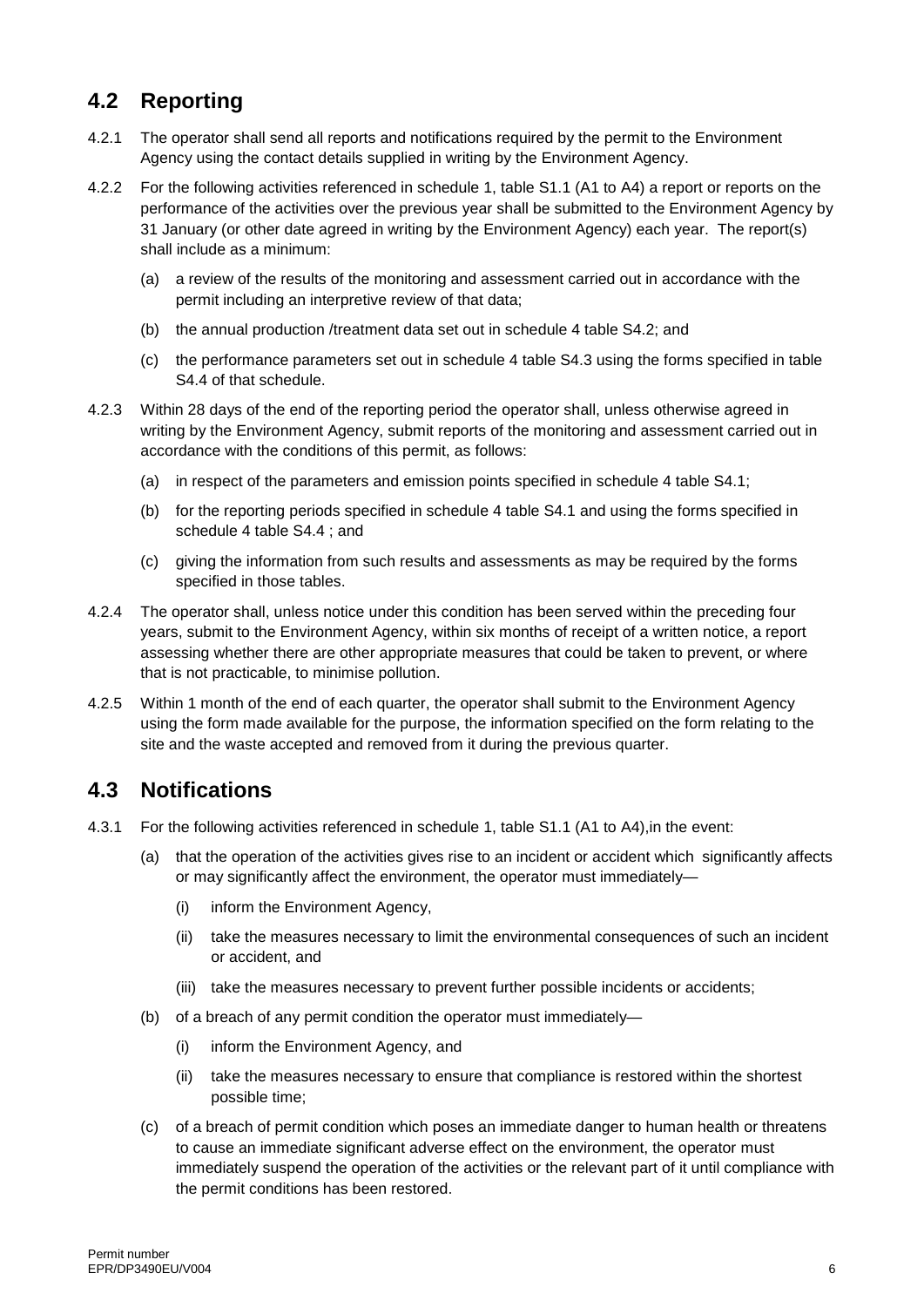- 4.3.2 Any information provided under condition 4.3.1 shall be confirmed by sending the information listed in schedule 5 to this permit within the time period specified in that schedule.
- 4.3.3 For the following activities referenced in schedule 1, table S1.1 (A5 to A7), the Environment Agency shall be notified without delay following the detection of:
	- (a) any malfunction, breakdown or failure of equipment or techniques, accident, or emission of a substance not controlled by an emission limit which has caused, is causing or may cause significant pollution;
	- (b) the breach of a limit specified in the permit; or
	- (c) any significant adverse environmental effects.
- 4.3.4 Any information provided under condition 4.3.3 shall be confirmed by sending the information listed in schedule 5 to this permit within the time period specified in that schedule.
- 4.3.5 Where the Environment Agency has requested in writing that it shall be notified when the operator is to undertake monitoring and/or spot sampling, the operator shall inform the Environment Agency when the relevant monitoring and/or spot sampling is to take place. The operator shall provide this information to the Environment Agency at least 14 days before the date the monitoring is to be undertaken.
- 4.3.6 The Environment Agency shall be notified within 14 days of the occurrence of the following matters, except where such disclosure is prohibited by Stock Exchange rules:

Where the operator is a registered company:

- (a) any change in the operator's trading name, registered name or registered office address; and
- (b) any steps taken with a view to the operator going into administration, entering into a company voluntary arrangement or being wound up.

Where the operator is a corporate body other than a registered company:

- (c) any change in the operator's name or address; and
- (d) any steps taken with a view to the dissolution of the operator.

In any other case:

- (e) the death of any of the named operators (where the operator consists of more than one named individual);
- (f) any change in the operator's name(s) or address(es); and
- (g) any steps taken with a view to the operator, or any one of them, going into bankruptcy, entering into a composition or arrangement with creditors, or, in the case of them being in a partnership, dissolving the partnership.
- 4.3.7 Where the operator proposes to make a change in the nature or functioning, or an extension of the activities, which may have consequences for the environment and the change is not otherwise the subject of an application for approval under the Regulations or this permit:
	- (a) the Environment Agency shall be notified at least 14 days before making the change; and
	- (b) the notification shall contain a description of the proposed change in operation.
- 4.3.8 The Environment Agency shall be given at least 14 days notice before implementation of any part of the site closure plan.

#### **4.4 Interpretation**

4.4.1 In this permit the expressions listed in schedule 6 shall have the meaning given in that schedule.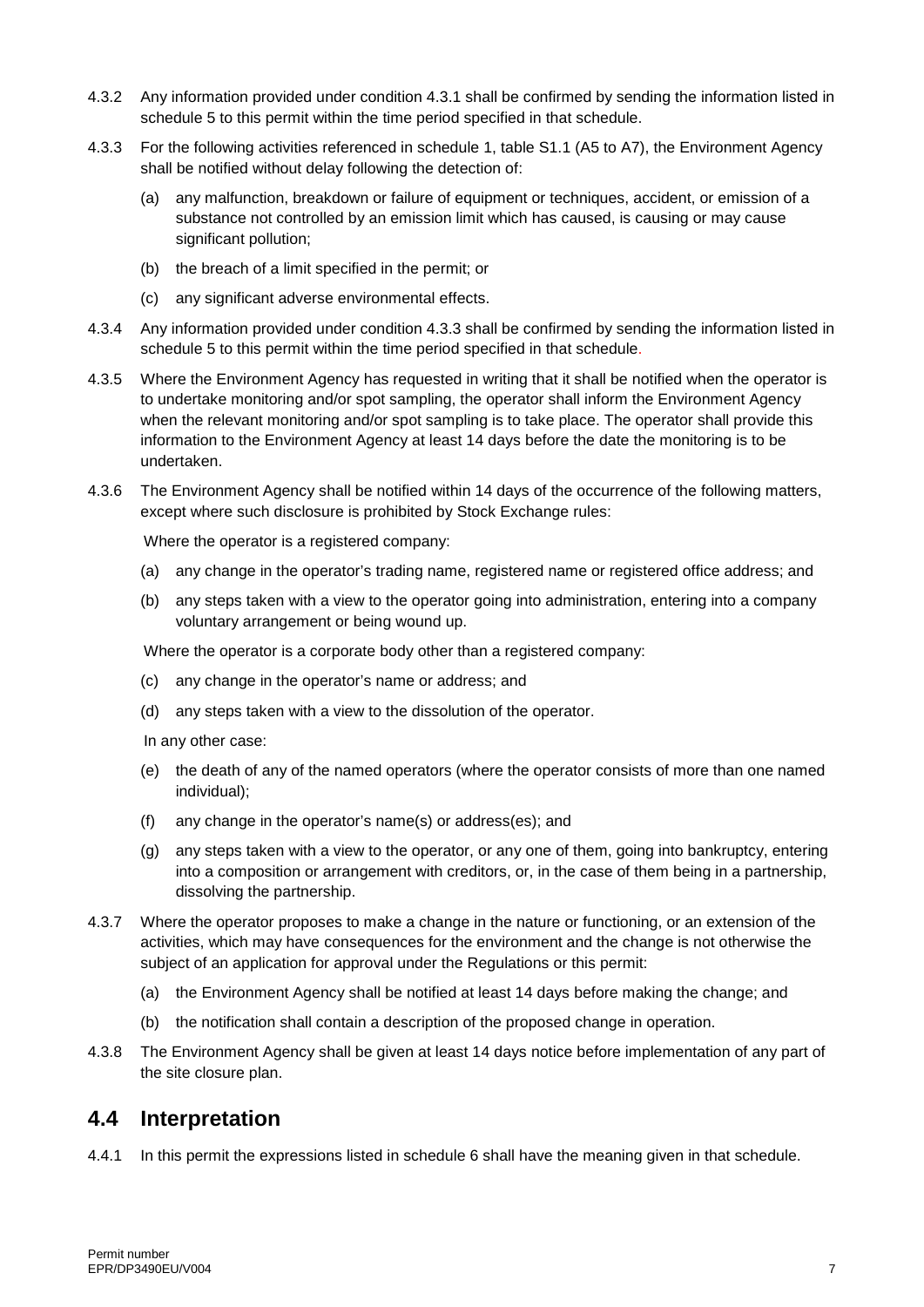- 4.4.2 For the following activities referenced in schedule 1, table S1.1 (A1 to A4), in this permit references to reports and notifications mean written reports and notifications, except where reference is made to notification being made "immediately", in which case it may be provided by telephone.
- 4.4.3 For the following activities referenced in schedule 1, table S1.1 (A5 to A7), in this permit references to reports and notifications mean written reports and notifications, except where reference is made to notification being made "without delay", in which case it may be provided by telephone.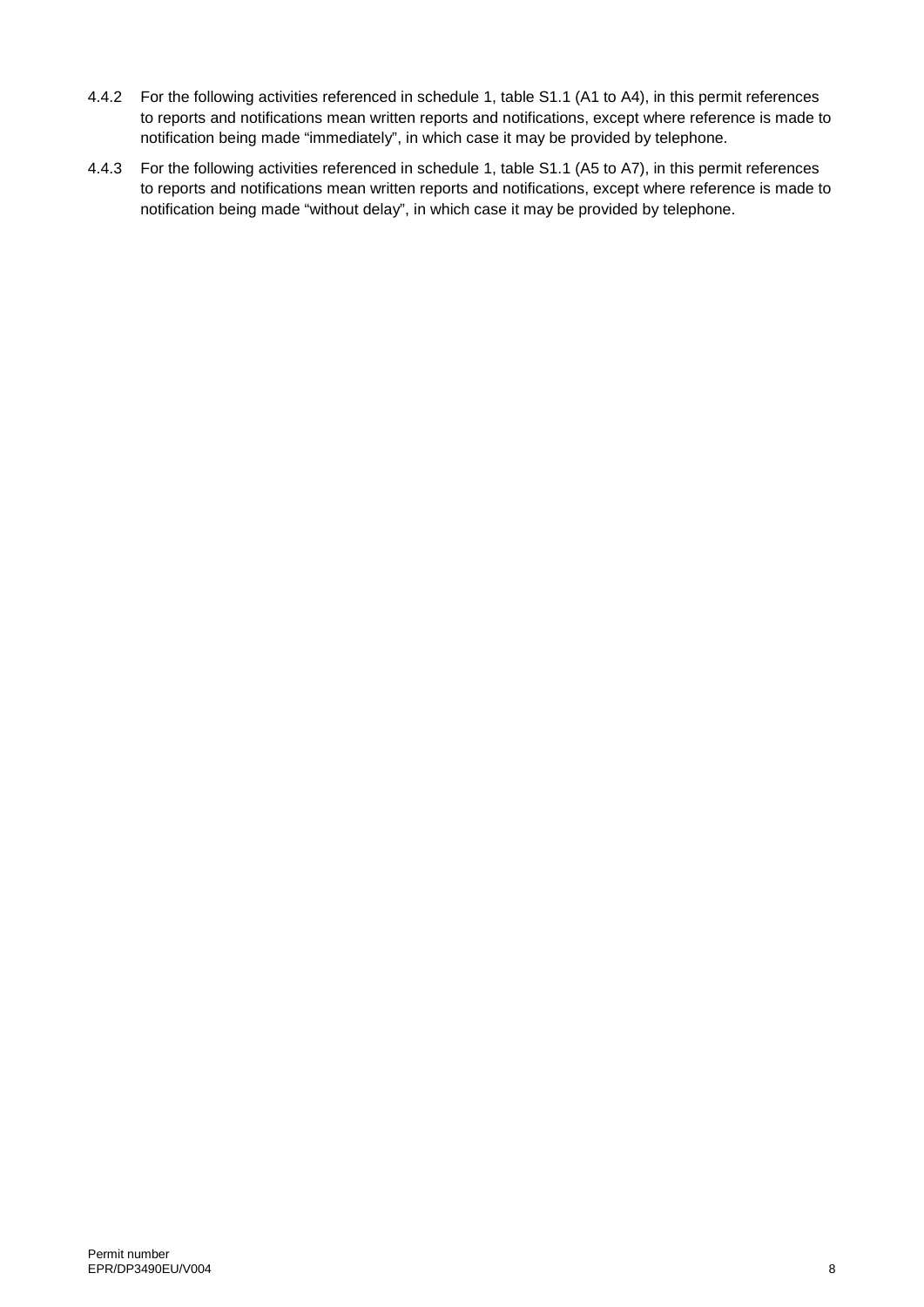# **Schedule 1 – Operations**

| <b>Table S1.1 activities</b> |                                                                                                                                                                                      |                                                                                                                                                                            |                                                                                                                                                                                                                                                                                                                                                                                   |
|------------------------------|--------------------------------------------------------------------------------------------------------------------------------------------------------------------------------------|----------------------------------------------------------------------------------------------------------------------------------------------------------------------------|-----------------------------------------------------------------------------------------------------------------------------------------------------------------------------------------------------------------------------------------------------------------------------------------------------------------------------------------------------------------------------------|
| <b>Activity</b><br>reference | <b>Activity listed in Schedule</b><br>1 of the EP Regulations                                                                                                                        | <b>Description of specified</b><br>activity and WFD Annex I<br>and II operations                                                                                           | Limits of specified activity<br>and waste types                                                                                                                                                                                                                                                                                                                                   |
| A <sub>1</sub>               | S5.4 A(1) (b) (iii)<br>Recovery or a mix of<br>recovery and disposal of<br>non hazardous waste with a<br>capacity exceeding 75<br>tonnes per day involving<br>treatment of slags and | R4: Recycling/reclamation<br>of metals and metal<br>compounds<br>R5: Recycling/reclamation<br>of other inorganic materials                                                 | This activity refers to the<br>treatment of slags and<br>ashes on-site.<br>From receipt of permitted<br>waste through to treatment<br>and recovery of by-products                                                                                                                                                                                                                 |
|                              | ashes.                                                                                                                                                                               |                                                                                                                                                                            | (incinerator bottom ash<br>aggregate).                                                                                                                                                                                                                                                                                                                                            |
|                              |                                                                                                                                                                                      |                                                                                                                                                                            | Treatment of incinerator<br>bottom ash in an enclosed<br>building and on an<br>impermeable surface with<br>sealed drainage.                                                                                                                                                                                                                                                       |
|                              |                                                                                                                                                                                      |                                                                                                                                                                            | Waste types as specified in<br>Table S2.2                                                                                                                                                                                                                                                                                                                                         |
|                              | <b>Directly Associated Activity</b>                                                                                                                                                  |                                                                                                                                                                            |                                                                                                                                                                                                                                                                                                                                                                                   |
| A2                           | Storage of waste                                                                                                                                                                     | R13: Storage of waste<br>pending the operations<br>numbered R1, R4 and R5<br>(excluding temporary<br>storage, pending collection,<br>on the site where it is<br>produced). | From receipt of waste to<br>despatch off-site for<br>recovery<br>Storage of incinerator<br>bottom ash and processed<br>incinerator bottom ash on<br>impermeable surface with<br>sealed drainage system<br>prior to treatment in<br>enclosed building<br>Storage of ferrous/non-<br>ferrous metals from<br>treatment of incinerator<br>bottom ash within a (3)<br>sided) building. |
|                              |                                                                                                                                                                                      |                                                                                                                                                                            | Waste types as specified in<br>Table S2.2                                                                                                                                                                                                                                                                                                                                         |
| A3                           | Process water collection<br>and storage                                                                                                                                              | Collection and storage of<br>process water comprising<br>site surface water run-off<br>from operational areas.                                                             | From the collection of<br>process water to re-use<br>within the facility or<br>despatch off-via foul /<br>combined sewer.                                                                                                                                                                                                                                                         |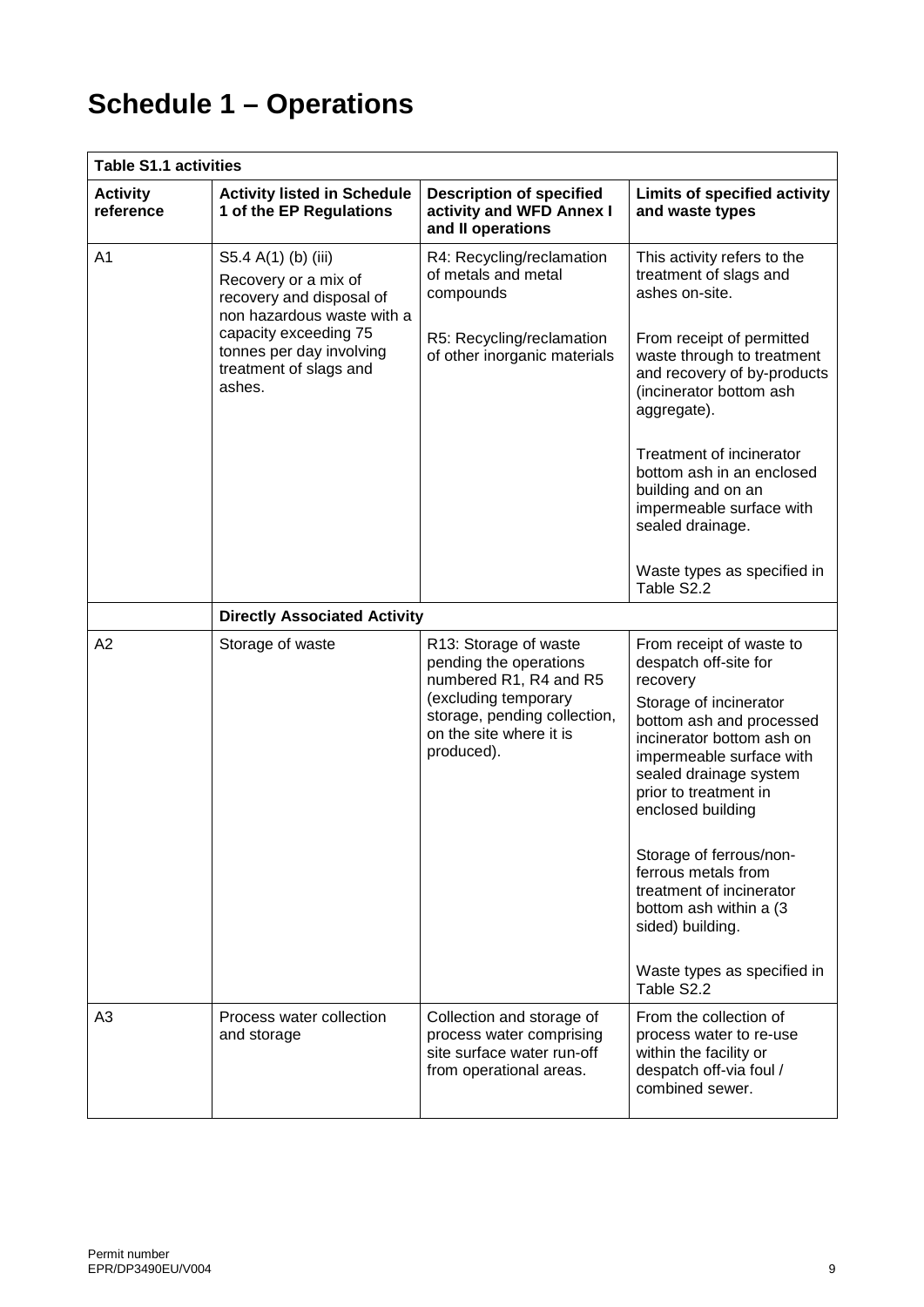| <b>Table S1.1 activities</b>                                         |                                                                                                                                                                                                                                                                                                                                                                                                                                                                                                                                                                                                                                                                           |  |                                                                                                                                                                         |                                                                                                                                                                                                                                                                                                                                                                                                                |
|----------------------------------------------------------------------|---------------------------------------------------------------------------------------------------------------------------------------------------------------------------------------------------------------------------------------------------------------------------------------------------------------------------------------------------------------------------------------------------------------------------------------------------------------------------------------------------------------------------------------------------------------------------------------------------------------------------------------------------------------------------|--|-------------------------------------------------------------------------------------------------------------------------------------------------------------------------|----------------------------------------------------------------------------------------------------------------------------------------------------------------------------------------------------------------------------------------------------------------------------------------------------------------------------------------------------------------------------------------------------------------|
| A4                                                                   | Raw material storage                                                                                                                                                                                                                                                                                                                                                                                                                                                                                                                                                                                                                                                      |  | Storage of raw materials                                                                                                                                                | From the receipt of raw<br>materials to despatch for<br>use within the facility.                                                                                                                                                                                                                                                                                                                               |
| <b>Activity</b><br>reference                                         | Description of activities for waste<br>operations                                                                                                                                                                                                                                                                                                                                                                                                                                                                                                                                                                                                                         |  | <b>Limits of activities</b>                                                                                                                                             |                                                                                                                                                                                                                                                                                                                                                                                                                |
| A5<br>Glass recycling                                                | D15: Storage pending any of the<br>operations numbered D1 to D14<br>(excluding temporary storage,<br>pending collection, on the site where<br>it is produced).<br>D9: Physico-chemical treatment not<br>specified elsewhere in Annex IIA<br>which results in final compounds or<br>mixtures which are discarded by<br>means of any of the operations<br>numbered D1 to D8 and D10 to D12.<br>R13: Storage of waste pending any<br>of the operations numbered R1 to<br>R12 (excluding temporary storage,<br>pending collection, on the site where<br>it is produced).<br>R4: Recycling/reclamation of metals<br>and metal compounds.<br>R5: Recycling/reclamation of other |  | and compaction of waste in to different<br>tonnes per day) or recovery.<br>drainage system.<br>metal waste.<br>Waste types as specified in Table S2.3.                  | This activity refers to the glass recycling plant.<br>Treatment consisting only of sorting, separation,<br>screening, baling, shredding, crushing, blending<br>components for disposal (no more than 50<br>Inert waste shall be stored and treated on hard<br>standing, all other wastes shall be stored and<br>treated on an impermeable surface with a sealed<br>There shall be no treatment in shredders of |
| A6<br>Construction<br>and demolition<br>recycling and<br>reclamation | inorganic compounds.<br>R13: Storage of waste pending any<br>of the operations numbered R1 to<br>R12 (excluding temporary storage,<br>pending collection, on the site where<br>it is produced).<br>R3: Recycling/reclamation of organic<br>substances which are not used as<br>solvents.<br>R4: Recycling/reclamation of metals<br>and metal compounds.<br>R5: Recycling/reclamation of other<br>inorganic compounds.                                                                                                                                                                                                                                                     |  | demolition plant.<br>and compaction of waste in to different<br>components for recovery.<br>metal waste.<br>drainage system.<br>Waste types as specified in Table S2.4. | This activity refers to the construction and<br>Treatment consisting only of sorting, separation,<br>screening, baling, shredding, crushing, blending<br>There shall be no treatment in shredders of<br>Inert waste shall be stored and treated on hard<br>standing, all other wastes shall be stored and<br>treated on an impermeable surface with a sealed                                                   |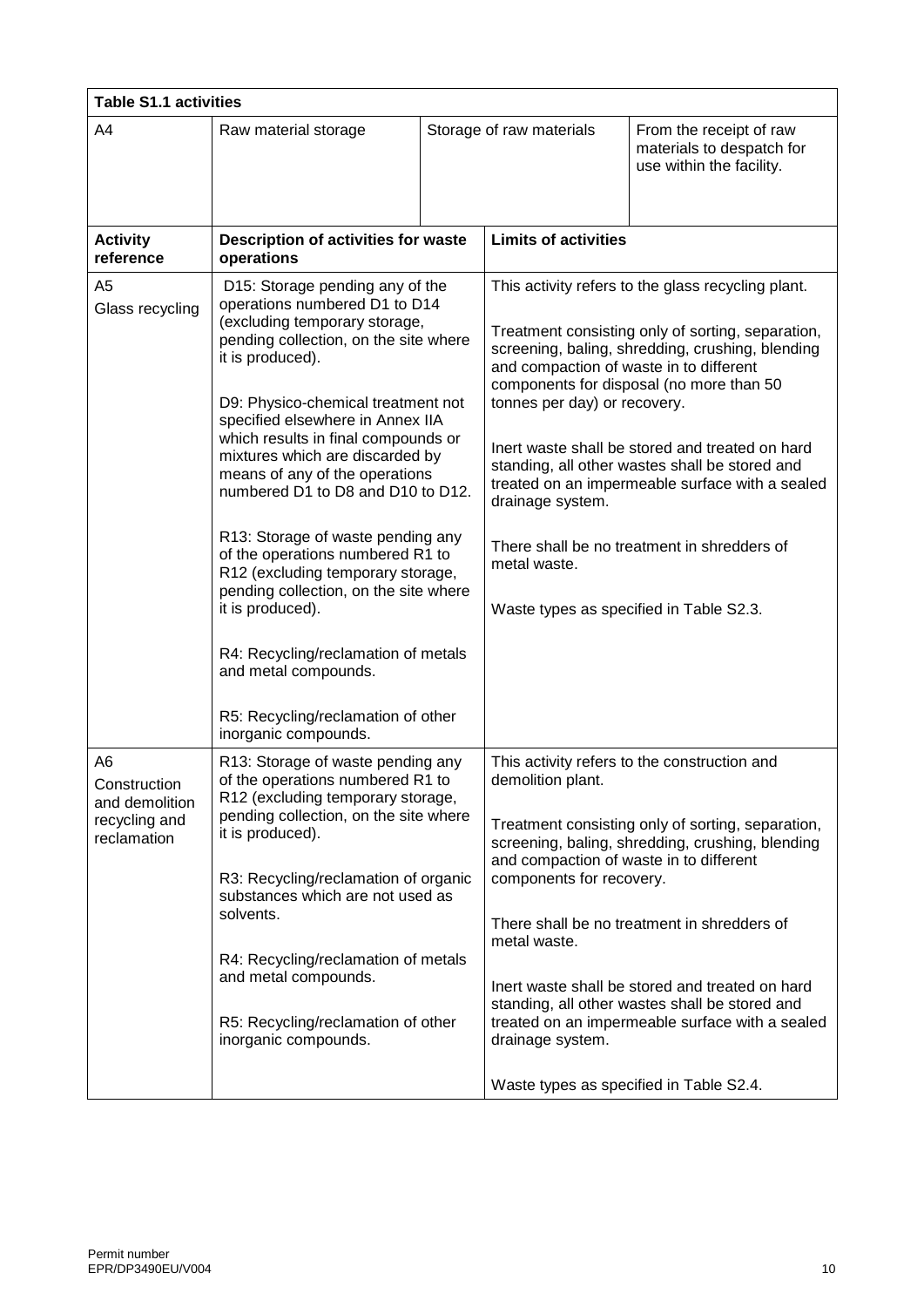|                                        | <b>Table S1.1 activities</b>                                                                                                                                                                                            |                                                                                                                                                                                                                                                                                 |  |
|----------------------------------------|-------------------------------------------------------------------------------------------------------------------------------------------------------------------------------------------------------------------------|---------------------------------------------------------------------------------------------------------------------------------------------------------------------------------------------------------------------------------------------------------------------------------|--|
| A7<br>Hydraulically<br>bound materials | D14: Repackaging prior to<br>submission to any of the operations<br>numbered D1 to D13.                                                                                                                                 | This activity refers to the hydraulically bound<br>material plant.                                                                                                                                                                                                              |  |
|                                        | D9: Physico-chemical treatment not<br>specified elsewhere in Annex IIA<br>which results in final compounds or<br>mixtures which are discarded by<br>means of any of the operations<br>numbered D1 to D8 and D10 to D12. | Treatment consisting only of sorting, separation,<br>screening, baling, shredding, crushing, blending<br>and compaction of waste in to different<br>components for disposal (no more than 50<br>tonnes per day) or recovery.<br>Inert waste shall be stored and treated on hard |  |
|                                        | R13: Storage of waste pending any<br>of the operations numbered R1 to<br>R12 (excluding temporary storage,                                                                                                              | standing, all other wastes shall be stored and<br>treated on an impermeable surface with a sealed<br>drainage system.                                                                                                                                                           |  |
|                                        | pending collection, on the site where<br>it is produced).                                                                                                                                                               | There shall be no treatment in shredders of<br>metal waste.                                                                                                                                                                                                                     |  |
|                                        | R3: Recycling/reclamation of organic<br>substances which are not used as<br>solvents.                                                                                                                                   | Waste types as specified in Table S2.4.                                                                                                                                                                                                                                         |  |

| <b>Table S1.2 Operating techniques</b> |                                                    |                      |
|----------------------------------------|----------------------------------------------------|----------------------|
| <b>Description</b>                     | <b>Parts</b>                                       | <b>Date Received</b> |
| Application                            | Summary of Management System - DAY. MUR. C2. 3d.04 | 07/02/12             |
| Application                            | Operating Techniques - DAY.MUR.C4.3a.09            | 07/02/12             |

| <b>Table S1.3 Pre-operational measures</b> |                                                                                                                                                                                                                                                                                                                                                                                                                        |  |
|--------------------------------------------|------------------------------------------------------------------------------------------------------------------------------------------------------------------------------------------------------------------------------------------------------------------------------------------------------------------------------------------------------------------------------------------------------------------------|--|
| Reference                                  | <b>Pre-operational measures</b>                                                                                                                                                                                                                                                                                                                                                                                        |  |
|                                            | At least 3 months before the IBA plant operates, the operator shall submit revised<br>written procedures for approval to meet all the relevant BAT requirements for the<br>Incinerator Bottom Ash Treatment Facility detailed in Sector Guidance Note IPPC<br>S5.06 - Guidance for the Treatment of Hazardous and Non Hazardous Waste. The<br>procedures must contain dates for implementation of individual measures. |  |

| Table S1.4 Improvement programme requirements |                                                                                                                                                                                                                                                                                                                                 |          |
|-----------------------------------------------|---------------------------------------------------------------------------------------------------------------------------------------------------------------------------------------------------------------------------------------------------------------------------------------------------------------------------------|----------|
| Reference                                     | Requirement                                                                                                                                                                                                                                                                                                                     | Date     |
| IC1                                           | The operator shall submit revised written procedures for approval to meet<br>all the relevant BAT requirements for the operations on site detailed in<br>S5.06. Guidance for the Recovery and Disposal of Hazardous and Non<br>Hazardous Waste. The procedures must contain dates for implementation<br>of individual measures. | 28/10/16 |
| IC <sub>2</sub>                               | The operator shall submit revised drainage plans for approval before<br>drainage replacement works on site commence.                                                                                                                                                                                                            | 28/05/16 |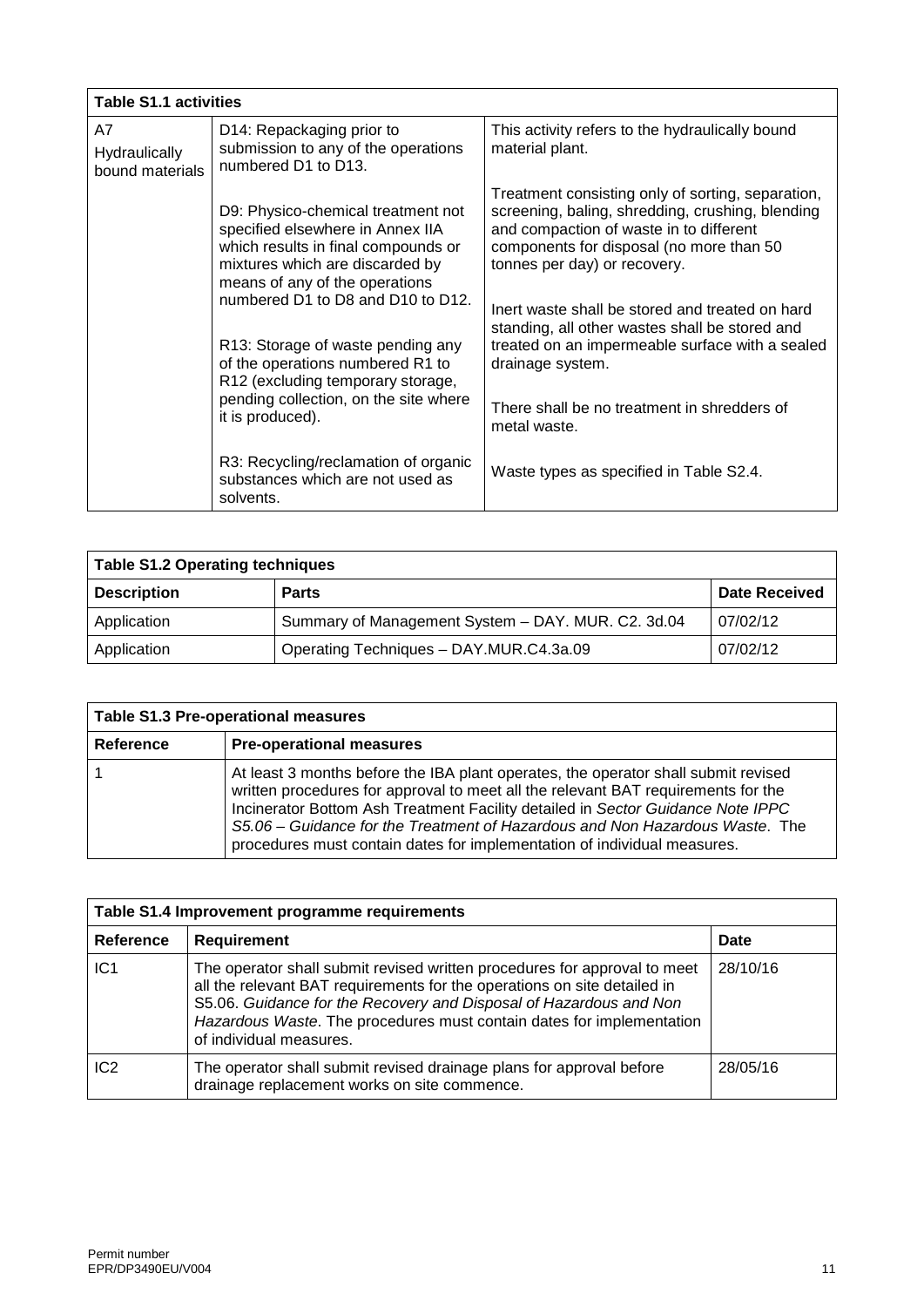# **Schedule 2 – Waste types, raw materials and fuels**

| Table S2.1 Raw materials and fuels |                      |
|------------------------------------|----------------------|
| Raw materials and fuel description | <b>Specification</b> |
| --                                 | ---                  |

| Table S2.2 Permitted waste types and quantities for incinerator bottom ash treatment facility |                                                                                                                                                                               |  |
|-----------------------------------------------------------------------------------------------|-------------------------------------------------------------------------------------------------------------------------------------------------------------------------------|--|
| <b>Maximum quantity</b>                                                                       | Annual throughput shall not exceed 100,000 tonnes                                                                                                                             |  |
| Waste code                                                                                    | <b>Description</b>                                                                                                                                                            |  |
| 19                                                                                            | Wastes from waste management facilities, off-site waste water treatment<br>plants and the preparation of water intended for human consumption and<br>water for industrial use |  |
| 1901                                                                                          | wastes from incineration or pyrolysis of waste                                                                                                                                |  |
| 19 01 02                                                                                      | ferrous materials removed from bottom ash                                                                                                                                     |  |
| 19 01 12                                                                                      | bottom ash and slag other than those mentioned in 1901 11                                                                                                                     |  |

| Table S2.3 Permitted waste types and quantities for glass plant |                                                                                                                                                                               |  |
|-----------------------------------------------------------------|-------------------------------------------------------------------------------------------------------------------------------------------------------------------------------|--|
| <b>Maximum quantity</b>                                         | Annual throughput shall not exceed 100,000 tonnes                                                                                                                             |  |
| Waste code                                                      | <b>Description</b>                                                                                                                                                            |  |
| 19                                                              | Wastes from waste management facilities, off-site waste water treatment<br>plants and the preparation of water intended for human consumption and<br>water for industrial use |  |
| 19 12                                                           | wastes from the mechanical treatment of waste (for example sorting,<br>crushing, compacting, pelletising) not otherwise specified                                             |  |
| 19 12 01                                                        | paper and cardboard                                                                                                                                                           |  |
| 19 12 05                                                        | glass                                                                                                                                                                         |  |
| 19 12 12                                                        | other wastes (including mixtures of materials) from mechanical treatment of wastes<br>other than those mentioned in 1912 11                                                   |  |
| 20                                                              | Municipal wastes (household waste and similar commercial, industrial and<br>institutional wastes) including separately collected fractions                                    |  |
| 20 01                                                           | separately collected fractions (except 15 01)                                                                                                                                 |  |
| 20 01 02                                                        | glass                                                                                                                                                                         |  |

| Table S2.4 Permitted waste types and quantities for Construction and Demolition and Hydraulically<br><b>Bound Materials</b> |                                                                                                      |  |
|-----------------------------------------------------------------------------------------------------------------------------|------------------------------------------------------------------------------------------------------|--|
| <b>Maximum quantity</b>                                                                                                     | Annual throughput shall not exceed 450,000 tonnes                                                    |  |
| Waste code                                                                                                                  | <b>Description</b>                                                                                   |  |
| 01                                                                                                                          | Wastes resulting from exploration, mining, quarrying, physical and chemical<br>treatment of minerals |  |
| 01                                                                                                                          | wastes from mineral extraction                                                                       |  |
| 01 01 01                                                                                                                    | wastes from mineral metalliferous excavation                                                         |  |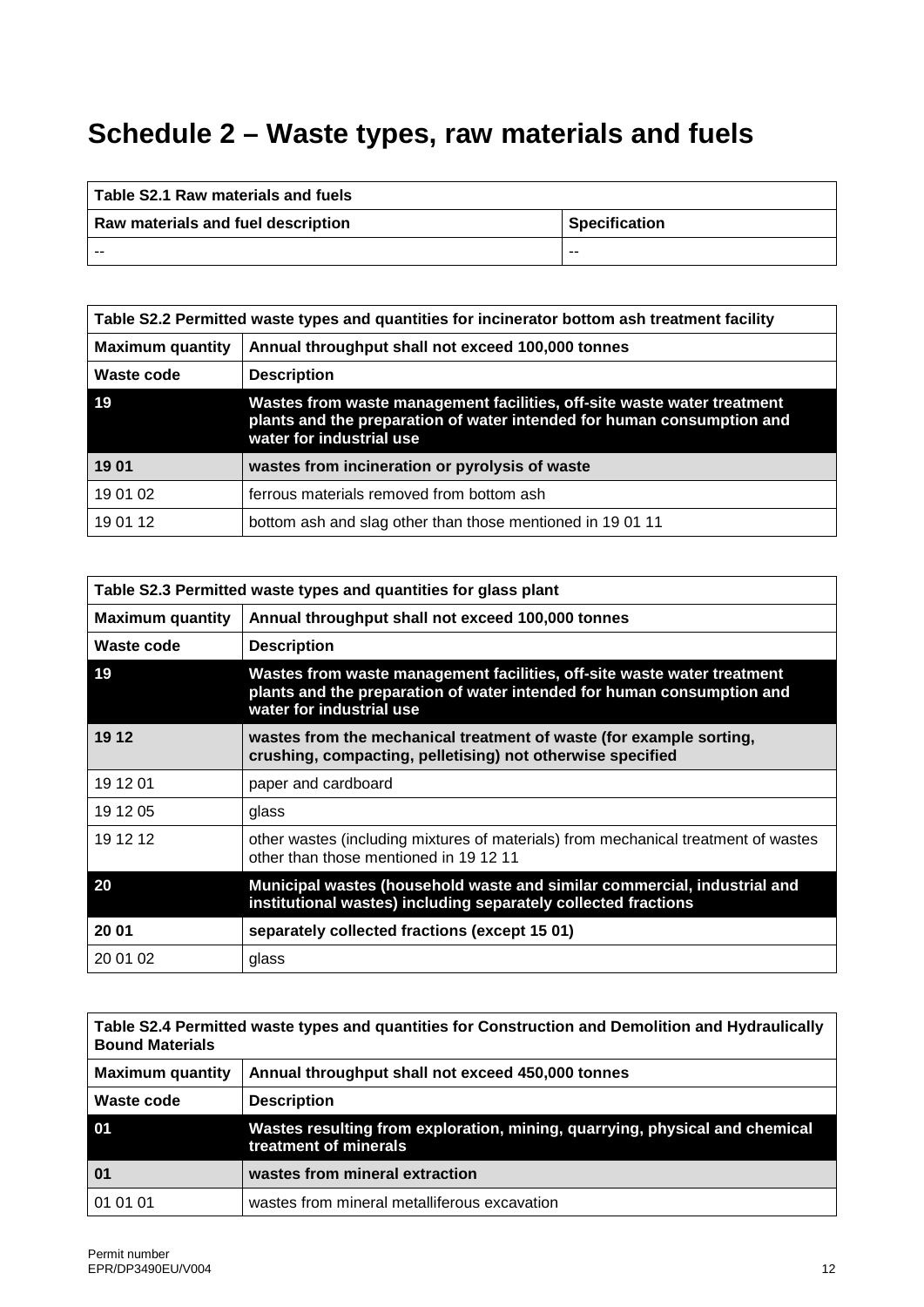| Table S2.4 Permitted waste types and quantities for Construction and Demolition and Hydraulically<br><b>Bound Materials</b> |                                                                                                                        |  |  |
|-----------------------------------------------------------------------------------------------------------------------------|------------------------------------------------------------------------------------------------------------------------|--|--|
| <b>Maximum quantity</b>                                                                                                     | Annual throughput shall not exceed 450,000 tonnes                                                                      |  |  |
| <b>Waste code</b>                                                                                                           | <b>Description</b>                                                                                                     |  |  |
| 01 01 02                                                                                                                    | wastes from mineral non-metalliferous excavation                                                                       |  |  |
| 01 04                                                                                                                       | wastes from physical and chemical processing of non-metalliferous minerals                                             |  |  |
| 01 04 08                                                                                                                    | waste gravel and crushed rocks other than those mentioned in 01 04 07                                                  |  |  |
| 01 04 09                                                                                                                    | waste sand and clays                                                                                                   |  |  |
| 01 04 12                                                                                                                    | tailings and other wastes from washing and cleaning of minerals other than those<br>mentioned in 01 04 07 and 01 04 11 |  |  |
| 01 04 13                                                                                                                    | wastes from stone cutting and sawing other than those mentioned in 01 04 07                                            |  |  |
| 10                                                                                                                          | <b>Wastes from thermal processes</b>                                                                                   |  |  |
| 1009                                                                                                                        | wastes from casting of ferrous pieces                                                                                  |  |  |
| 10 09 03                                                                                                                    | furnace slag                                                                                                           |  |  |
| 10 09 06                                                                                                                    | casting cores and moulds which have not undergone pouring other than those<br>mentioned in 10 09 05                    |  |  |
| 10 09 08                                                                                                                    | casting cores and moulds which have undergone pouring other than those<br>mentioned in 01 09 07                        |  |  |
| 10 10                                                                                                                       | wastes from casting of non-ferrous pieces                                                                              |  |  |
| 10 10 03                                                                                                                    | furnace slag                                                                                                           |  |  |
| 10 10 06                                                                                                                    | casting cores and moulds which have not undergone pouring, other than those<br>mentioned in 10 10 05                   |  |  |
| 10 10 08                                                                                                                    | casting cores and moulds which have undergone pouring, other than those<br>mentioned in 10 10 07                       |  |  |
| 10 12                                                                                                                       | wastes from manufacture of ceramic goods, bricks, tiles and construction<br>products                                   |  |  |
| 10 12 08                                                                                                                    | waste ceramics, bricks, tiles and construction products (after thermal processing)                                     |  |  |
| 10 12 12                                                                                                                    | wastes from glazing other than those mentioned in 10 12 11                                                             |  |  |
| 10 13                                                                                                                       | wastes from manufacture of cement, lime and plaster and articles and<br>products made from them                        |  |  |
| 10 13 14                                                                                                                    | waste concrete and concrete sludge                                                                                     |  |  |
| 15                                                                                                                          | Waste packaging, absorbents, wiping cloths, filter materials and protective<br>clothing not otherwise specified        |  |  |
| 1501                                                                                                                        | packaging (including separately collected municipal packaging waste)                                                   |  |  |
| 15 01 01                                                                                                                    | paper and cardboard packaging                                                                                          |  |  |
| 15 01 07                                                                                                                    | glass packaging                                                                                                        |  |  |
| 17                                                                                                                          | Construction and demolition wastes (including excavated soil from<br>contaminated sites)                               |  |  |
| 1701                                                                                                                        | concrete, bricks, tiles and ceramics                                                                                   |  |  |
| 17 01 01                                                                                                                    | concrete                                                                                                               |  |  |
| 17 01 02                                                                                                                    | bricks                                                                                                                 |  |  |
| 17 01 03                                                                                                                    | tiles and ceramics                                                                                                     |  |  |
| 17 01 07                                                                                                                    | mixtures of concrete, bricks, tiles and ceramics other than those mentioned in 1701<br>06                              |  |  |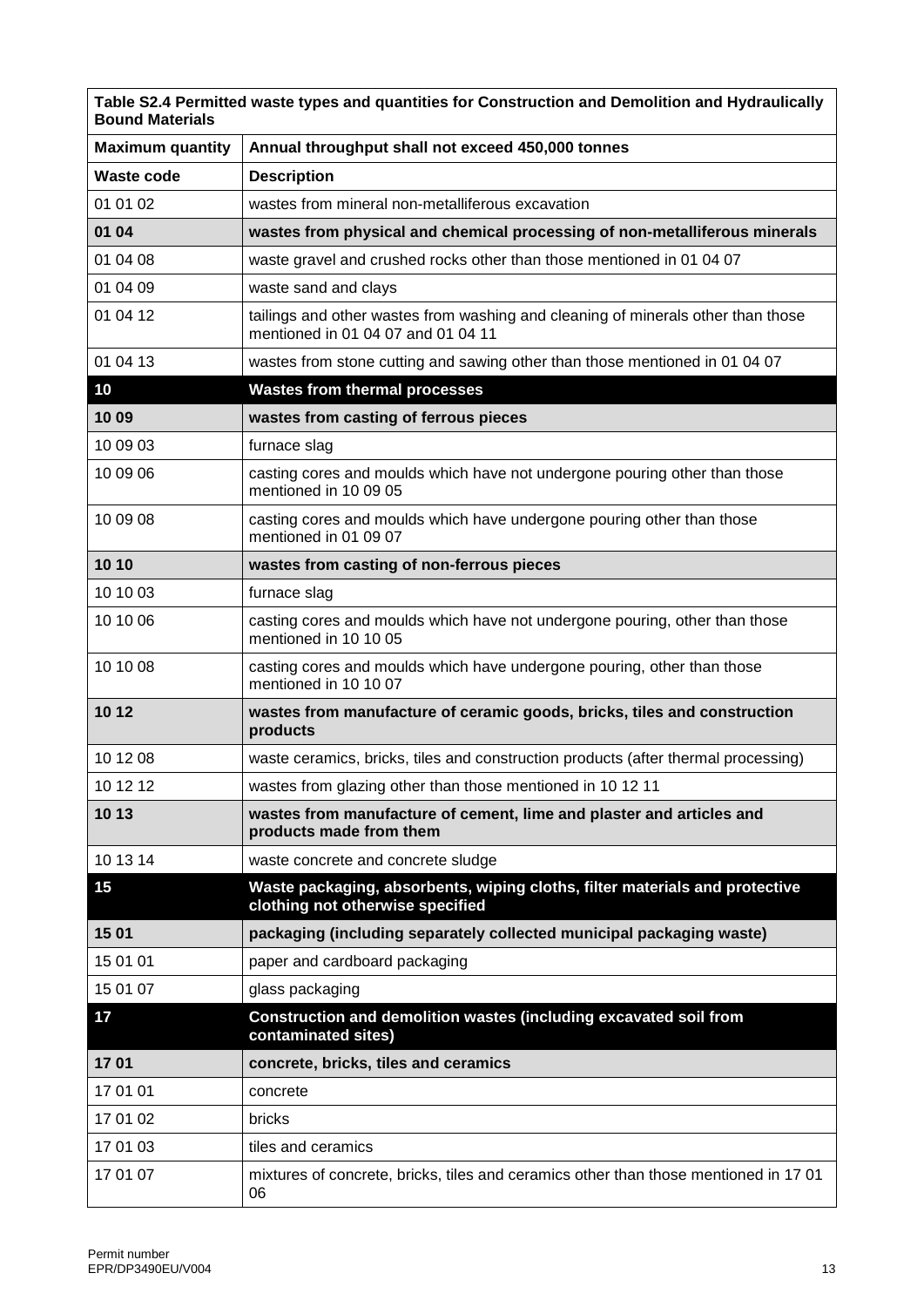| Table S2.4 Permitted waste types and quantities for Construction and Demolition and Hydraulically<br><b>Bound Materials</b> |                                                                                                                                                                               |  |
|-----------------------------------------------------------------------------------------------------------------------------|-------------------------------------------------------------------------------------------------------------------------------------------------------------------------------|--|
| <b>Maximum quantity</b>                                                                                                     | Annual throughput shall not exceed 450,000 tonnes                                                                                                                             |  |
| <b>Waste code</b>                                                                                                           | <b>Description</b>                                                                                                                                                            |  |
| 1702                                                                                                                        | wood, glass and plastic                                                                                                                                                       |  |
| 17 02 01                                                                                                                    | wood                                                                                                                                                                          |  |
| 17 02 02                                                                                                                    | glass                                                                                                                                                                         |  |
| 1703                                                                                                                        | bituminous mixtures, coal tar and tarred products                                                                                                                             |  |
| 17 03 02                                                                                                                    | bituminous mixtures other than those mentioned in 17 03 01                                                                                                                    |  |
| 1704                                                                                                                        | metals (including their alloys)                                                                                                                                               |  |
| 17 04 01                                                                                                                    | copper, bronze, brass                                                                                                                                                         |  |
| 17 04 02                                                                                                                    | aluminium                                                                                                                                                                     |  |
| 17 04 03                                                                                                                    | lead                                                                                                                                                                          |  |
| 17 04 04                                                                                                                    | zinc                                                                                                                                                                          |  |
| 17 04 05                                                                                                                    | iron and steel                                                                                                                                                                |  |
| 17 04 06                                                                                                                    | tin                                                                                                                                                                           |  |
| 17 04 07                                                                                                                    | mixed metals                                                                                                                                                                  |  |
| 1705                                                                                                                        | soil (including excavated soil from contaminated sites), stones and dredging<br>spoil                                                                                         |  |
| 17 05 04                                                                                                                    | soil and stones other than those mentioned in 17 05 03                                                                                                                        |  |
| 17 05 08                                                                                                                    | track ballast other than those mentioned in 17 05 07                                                                                                                          |  |
| 1709                                                                                                                        | other construction and demolition wastes                                                                                                                                      |  |
| 17 09 04                                                                                                                    | mixed construction and demolition wastes other than those mentioned                                                                                                           |  |
|                                                                                                                             | in 17 09 01, 17 09 02 and 17 09 03                                                                                                                                            |  |
| 19                                                                                                                          | Wastes from waste management facilities, off-site waste water treatment<br>plants and the preparation of water intended for human consumption and<br>water for industrial use |  |
| 1901                                                                                                                        | wastes from incineration or pyrolysis of waste                                                                                                                                |  |
| 19 01 02                                                                                                                    | ferrous materials removed from bottom ash                                                                                                                                     |  |
| 19 01 12                                                                                                                    | bottom ash and slag other than those mentioned in 1901 11                                                                                                                     |  |
| 19 01 19                                                                                                                    | sands from fluidised beds                                                                                                                                                     |  |
| 19 12 09                                                                                                                    | mineral (for example sand, stones)                                                                                                                                            |  |
| 19 12 12                                                                                                                    | other wastes (including mixtures of materials) from mechanical treatment of wastes<br>other than those mentioned in 1912 11                                                   |  |
| 19 13                                                                                                                       | wastes from soil and groundwater remediation                                                                                                                                  |  |
| 19 13 02                                                                                                                    | solid wastes from soil remediation other than those mentioned in 19 13 01                                                                                                     |  |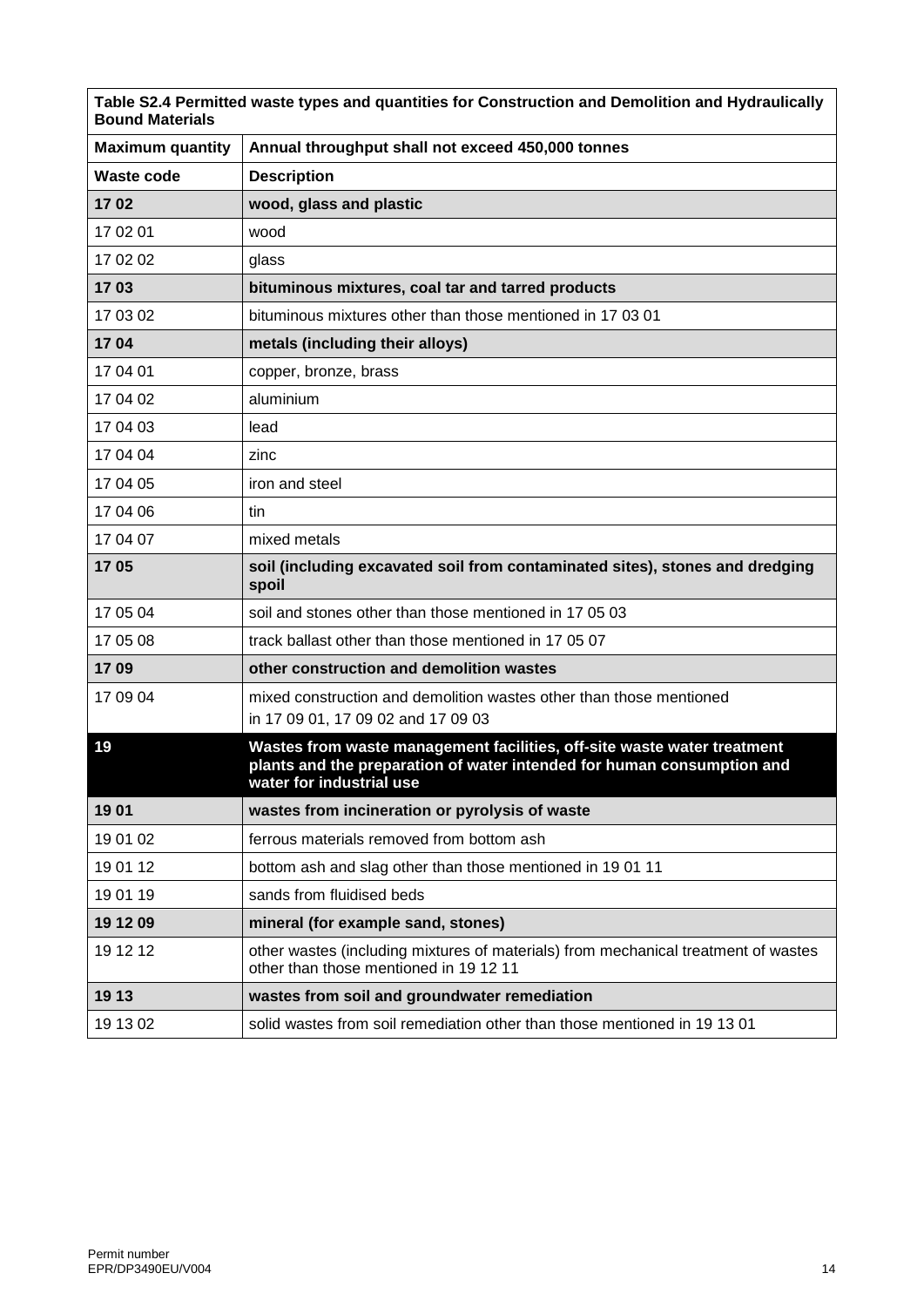# **Schedule 3 – Emissions and monitoring**

| Table S3.1 Point source emissions to sewer, effluent treatment plant or other transfers off-site-<br>emission limits and monitoring requirements |                                                                                                |                         |                          |                     |                                |                                            |
|--------------------------------------------------------------------------------------------------------------------------------------------------|------------------------------------------------------------------------------------------------|-------------------------|--------------------------|---------------------|--------------------------------|--------------------------------------------|
| <b>Emission point</b><br>ref. & location                                                                                                         | <b>Source</b>                                                                                  | <b>Parameter</b>        | Limit<br>(incl.<br>Unit) | Reference<br>period | <b>Monitoring</b><br>frequency | <b>Monitoring</b><br>standard or<br>method |
| 1 on site plan in<br>schedule 7<br>emission to foul /<br>combined sewer                                                                          | <b>Process</b><br>water from<br>operational<br>areas within<br>the glass<br>processing<br>area | No.<br>parameter<br>set | No limit<br>set          | --                  | --                             | --                                         |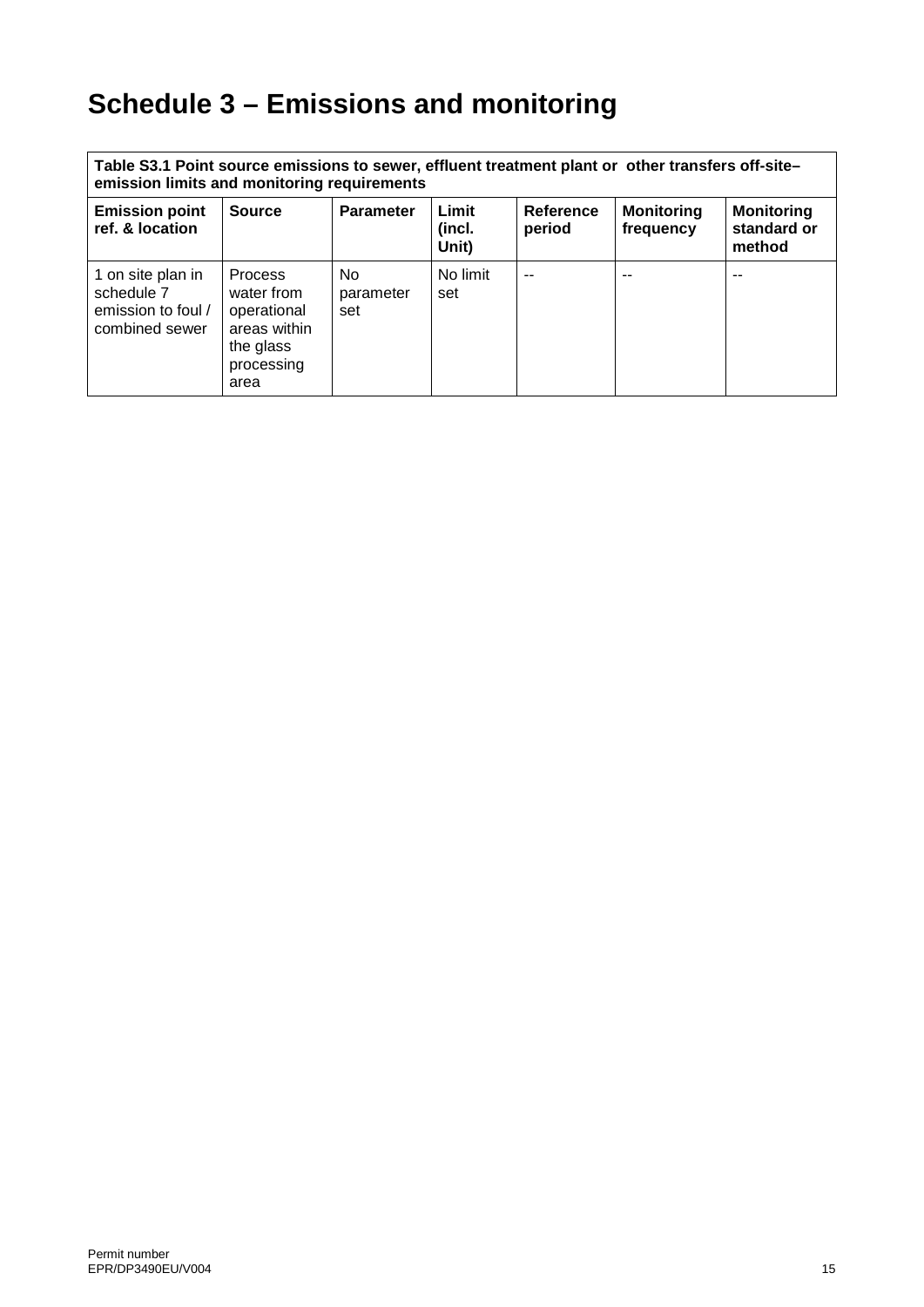# **Schedule 4 – Reporting**

| Table S4.1 Reporting of monitoring data |                                                  |                                  |     |
|-----------------------------------------|--------------------------------------------------|----------------------------------|-----|
| <b>Parameter</b>                        | <b>Emission or monitoring</b><br>point/reference | Reporting period   Period begins |     |
| --                                      | $- -$                                            | $- -$                            | $-$ |

| Table S4.2: Annual production/treatment    |              |  |
|--------------------------------------------|--------------|--|
| <b>Parameter</b>                           | <b>Units</b> |  |
| Incinerator bottom ash processed           | tonnes       |  |
| Incinerator bottom ash imported            | tonnes       |  |
| Ferrous metals recovered                   | tonnes       |  |
| Non-ferrous metals recovered               | tonnes       |  |
| Incinerator bottom ash aggregate recovered | tonnes       |  |

| <b>Table S4.3 Performance parameters</b> |                                |                                    |  |
|------------------------------------------|--------------------------------|------------------------------------|--|
| <b>Parameter</b>                         | <b>Frequency of assessment</b> | <b>Units</b>                       |  |
| Water usage                              | Annually                       | $m3$ per tonne of<br>processed ash |  |
| Energy usage                             | Annually                       | MWh per tonne of<br>processed ash  |  |
| Total raw materials used                 | Annually                       | tonnes                             |  |

| <b>Table S4.4 Reporting forms</b> |                                                                                      |              |  |
|-----------------------------------|--------------------------------------------------------------------------------------|--------------|--|
| Media/parameter                   | <b>Reporting format</b>                                                              | Date of form |  |
| Water usage                       | Form water usage 1 or other form as agreed in writing by<br>the Environment Agency   | 28/04/16     |  |
| Energy usage                      | Form energy 1 or other form as agreed in writing by the<br><b>Environment Agency</b> | 28/04/16     |  |
| Other performance<br>indicators   | Form performance 1 or other form as agreed in writing<br>by the Environment Agency   | 28/04/16     |  |
| Waste returns                     | E-waste return form                                                                  |              |  |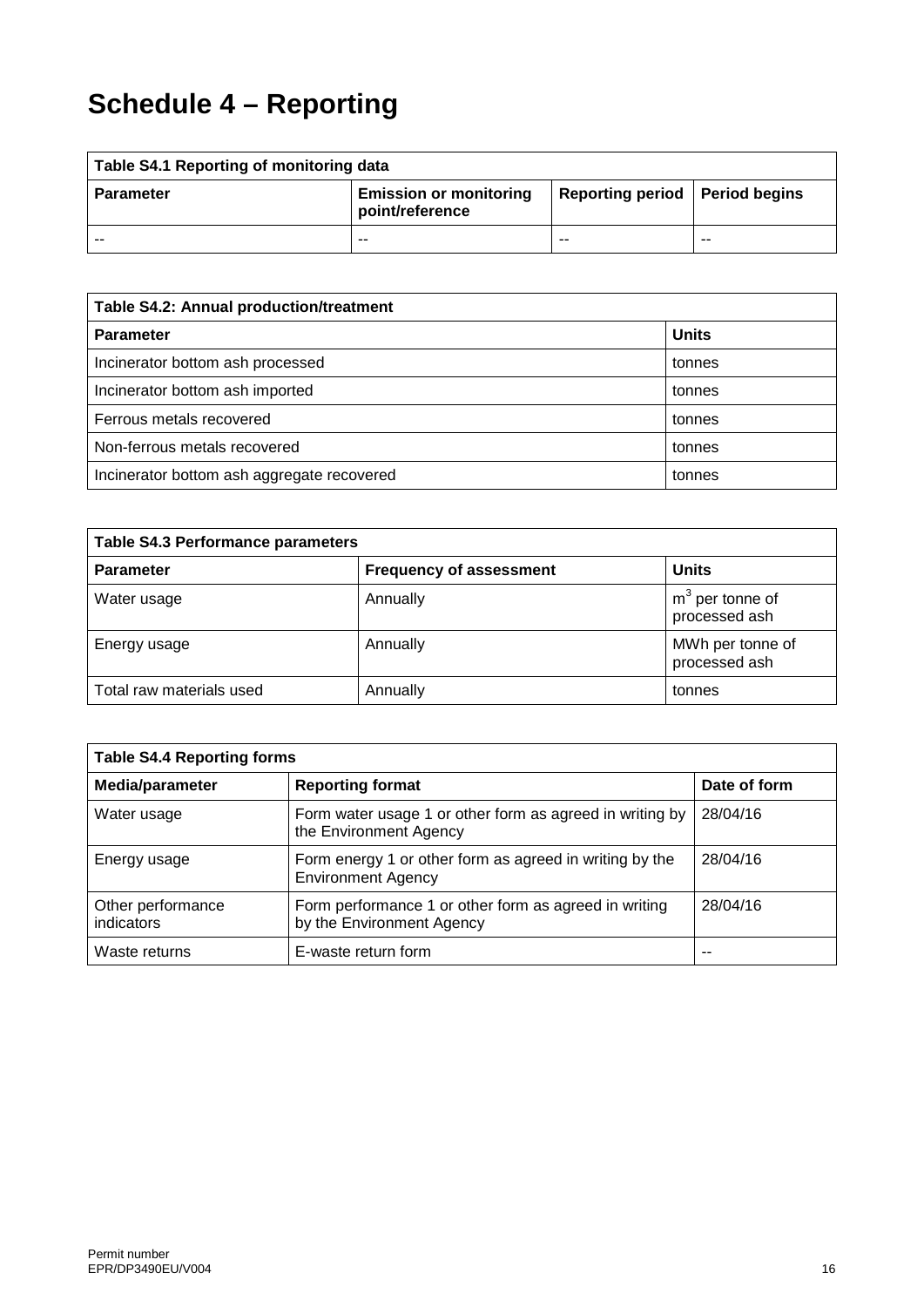# **Schedule 5 – Notification**

These pages outline the information that the operator must provide.

Units of measurement used in information supplied under Part A and B requirements shall be appropriate to the circumstances of the emission. Where appropriate, a comparison should be made of actual emissions and authorised emission limits.

If any information is considered commercially confidential, it should be separated from non-confidential information, supplied on a separate sheet and accompanied by an application for commercial confidentiality under the provisions of the EP Regulations.

## **Part A**

| Permit Number                  |  |
|--------------------------------|--|
| Name of operator               |  |
| <b>Location of Facility</b>    |  |
| Time and date of the detection |  |

| (a) Notification requirements for any malfunction, breakdown or failure of equipment or techniques,<br>accident, or emission of a substance not controlled by an emission limit which has caused, is<br>causing or may cause significant pollution |  |  |
|----------------------------------------------------------------------------------------------------------------------------------------------------------------------------------------------------------------------------------------------------|--|--|
| To be notified within 24 hours of detection                                                                                                                                                                                                        |  |  |
| Date and time of the event                                                                                                                                                                                                                         |  |  |
| Reference or description of the<br>location of the event                                                                                                                                                                                           |  |  |
| Description of where any release<br>into the environment took place                                                                                                                                                                                |  |  |
| Substances(s) potentially released                                                                                                                                                                                                                 |  |  |
| Best estimate of the quantity or<br>rate of release of substances                                                                                                                                                                                  |  |  |
| Measures taken, or intended to be<br>taken, to stop any emission                                                                                                                                                                                   |  |  |
| Description of the failure or<br>accident.                                                                                                                                                                                                         |  |  |

| (b) Notification requirements for the breach of a limit                      |  |  |
|------------------------------------------------------------------------------|--|--|
| To be notified within 24 hours of detection unless otherwise specified below |  |  |
| Emission point reference/ source                                             |  |  |
| Parameter(s)                                                                 |  |  |
| Limit                                                                        |  |  |
| Measured value and uncertainty                                               |  |  |
| Date and time of monitoring                                                  |  |  |
| Measures taken, or intended to be<br>taken, to stop the emission             |  |  |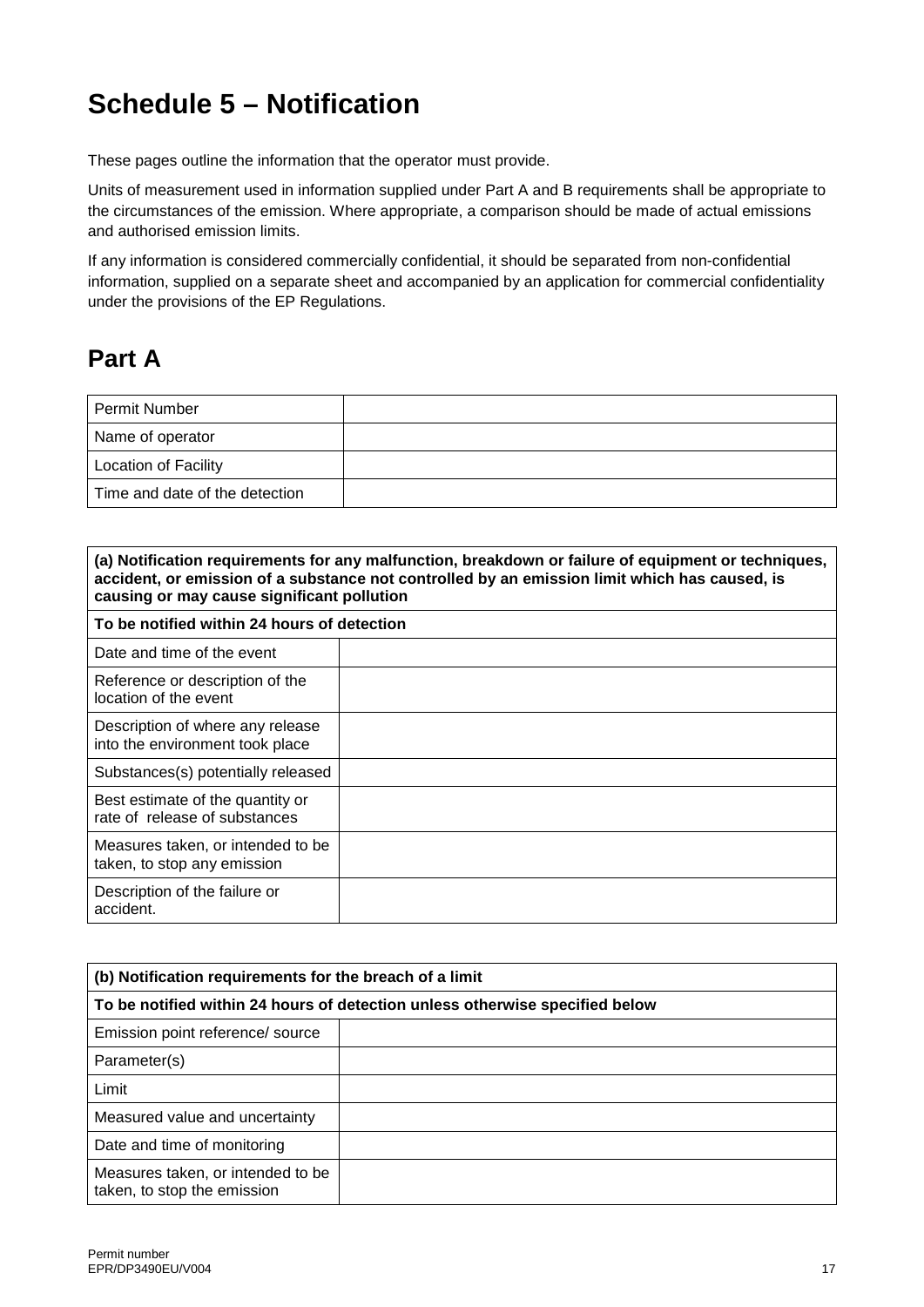| Time periods for notification following detection of a breach of a limit |                            |  |
|--------------------------------------------------------------------------|----------------------------|--|
| <b>Parameter</b>                                                         | <b>Notification period</b> |  |
|                                                                          |                            |  |
|                                                                          |                            |  |
|                                                                          |                            |  |

| (c) Notification requirements for the detection of any significant adverse environmental effect |  |  |
|-------------------------------------------------------------------------------------------------|--|--|
| To be notified within 24 hours of detection                                                     |  |  |
| Description of where the effect on<br>the environment was detected                              |  |  |
| Substances(s) detected                                                                          |  |  |
| Concentrations of substances<br>detected                                                        |  |  |
| Date of monitoring/sampling                                                                     |  |  |

# **Part B – to be submitted as soon as practicable**

| Any more accurate information on the matters for<br>notification under Part A.                                                                               |  |
|--------------------------------------------------------------------------------------------------------------------------------------------------------------|--|
| Measures taken, or intended to be taken, to prevent<br>a recurrence of the incident                                                                          |  |
| Measures taken, or intended to be taken, to rectify,<br>limit or prevent any pollution of the environment<br>which has been or may be caused by the emission |  |
| The dates of any unauthorised emissions from the<br>facility in the preceding 24 months.                                                                     |  |

| Name*     |  |
|-----------|--|
| Post      |  |
| Signature |  |
| Date      |  |

\* authorised to sign on behalf of the operator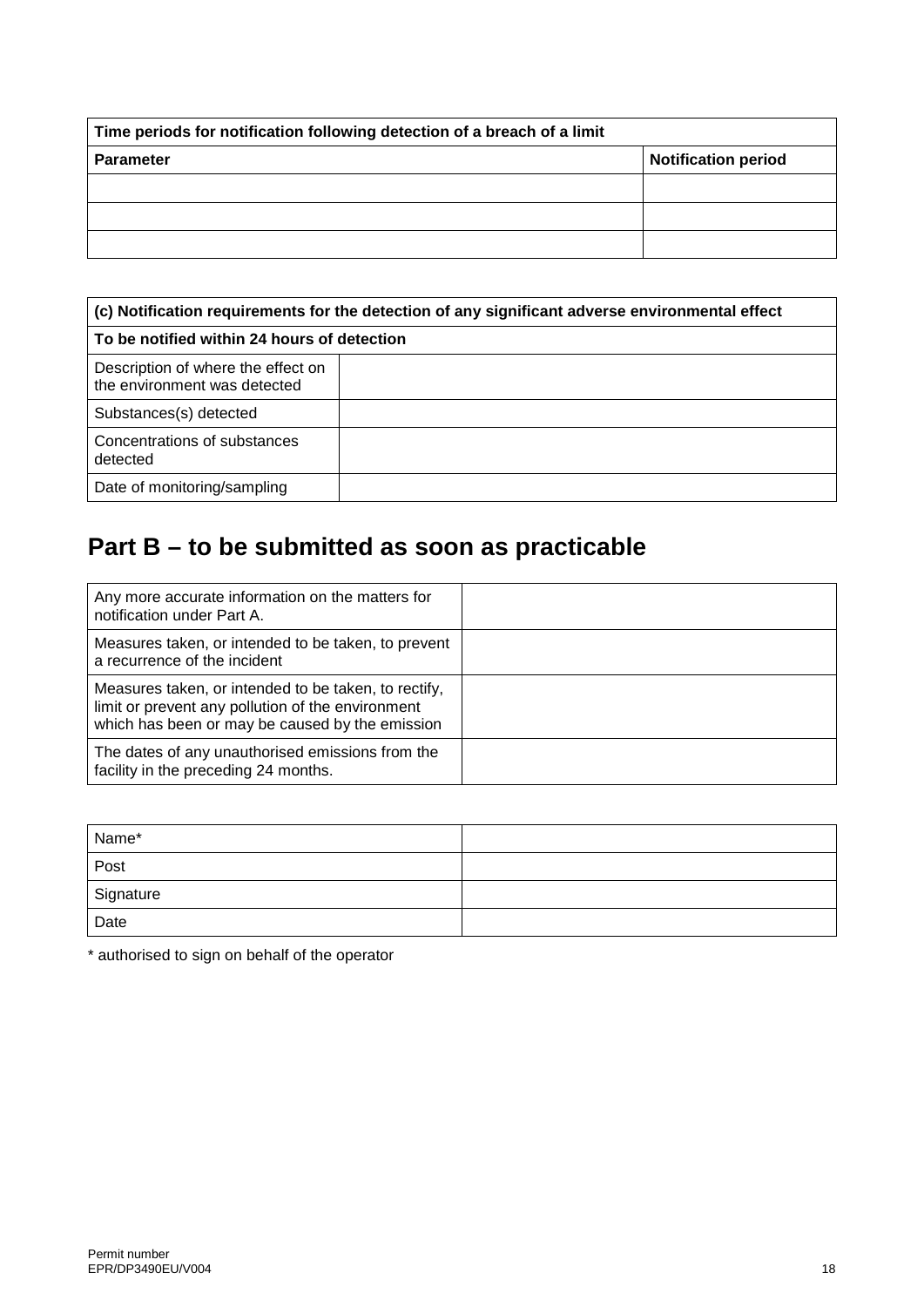# **Schedule 6 – Interpretation**

"accident" means an accident that may result in pollution.

"application" means the application for this permit, together with any additional information supplied by the operator as part of the application and any response to a notice served under Schedule 5 to the EP Regulations.

"authorised officer" means any person authorised by the Environment Agency under section 108(1) of The Environment Act 1995 to exercise, in accordance with the terms of any such authorisation, any power specified in section 108(4) of that Act.

"bottom ash" means ash falling through the grate transported by the grate.

"building" means a construction that has the objective of providing sheltering cover and minimising emissions of noise, particulate matter, odour and litter.

"disposal" means any of the operations provided for in Annex I to Directive 2008/98/EC of the European Parliament and of the Council on waste.

"emissions to land" includes emissions to groundwater.

"EP Regulations" means The Environmental Permitting (England and Wales) Regulations SI 2010 No.675 and words and expressions used in this permit which are also used in the Regulations have the same meanings as in those Regulations.

"emissions of substances not controlled by emission limits" means emissions of substances to air, water or land from the activities, either from the emission points specified in schedule 3 or from other localised or diffuse sources, which are not controlled by an emission limit.

"groundwater" means all water, which is below the surface of the ground in the saturation zone and in direct contact with the ground or subsoil.

"hazardous waste" has the meaning given in the Hazardous Waste (England and Wales) Regulations 2005 No.894, the Hazardous Waste (Wales) Regulations 2005 No. 1806 (W.138), the List of Wastes (England) Regulations 2005 No.895 and the List of Wastes (Wales) Regulations 2005 No. 1820 (W.148).

"Industrial Emissions Directive" means DIRECTIVE 2010/75/EU OF THE EUROPEAN PARLIAMENT AND OF THE COUNCIL of 24 November 2010 on industrial emissions

"MCERTS" means the Environment Agency's Monitoring Certification Scheme.

"quarter" means a calendar year quarter commencing on 1 January, 1 April, 1 July or 1 October.

"recovery" means any of the operations provided for in Annex II to Directive 2008/98/EC of the European Parliament and of the Council on waste.

"Waste code" means the six digit code referable to a type of waste in accordance with the List of Wastes (England)Regulations 2005, or List of Wastes (Wales) Regulations 2005, as appropriate, and in relation to hazardous waste, includes the asterisk.

"Waste Framework Directive" or "WFD" means Waste Framework Directive 2008/98/EC of the European Parliament and of the Council on waste

"year" means calendar year ending 31 December.

Where a minimum limit is set for any emission parameter, for example pH, reference to exceeding the limit shall mean that the parameter shall not be less than that limit.

Unless otherwise stated, any references in this permit to concentrations of substances in emissions into air means:

• in relation to emissions from combustion processes, the concentration in dry air at a temperature of 273K, at a pressure of 101.3 kPa and with an oxygen content of 3% dry for liquid and gaseous fuels, 6% dry for solid fuels; and/or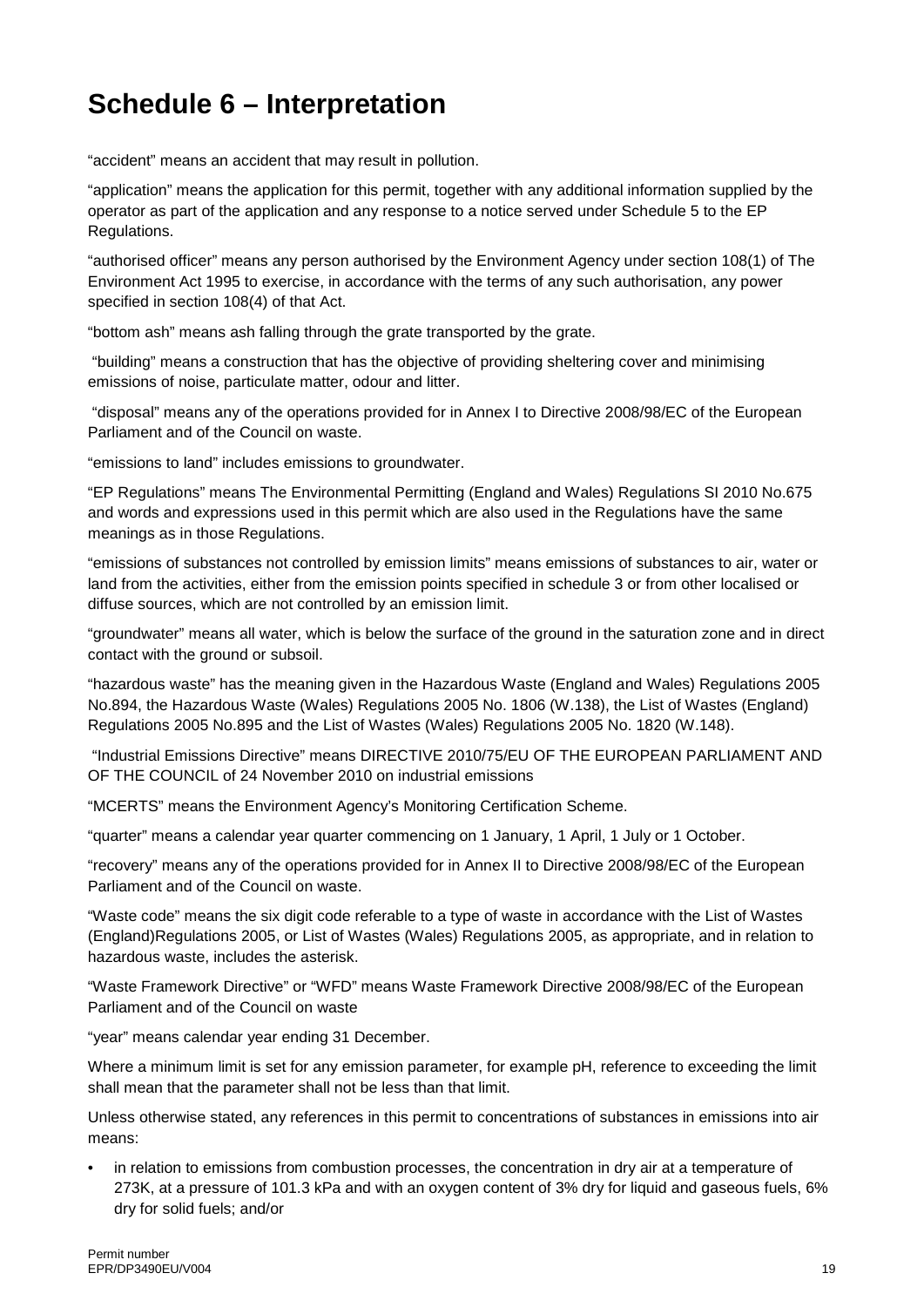• in relation to emissions from non-combustion sources, the concentration at a temperature of 273K and at a pressure of 101.3 kPa, with no correction for water vapour content.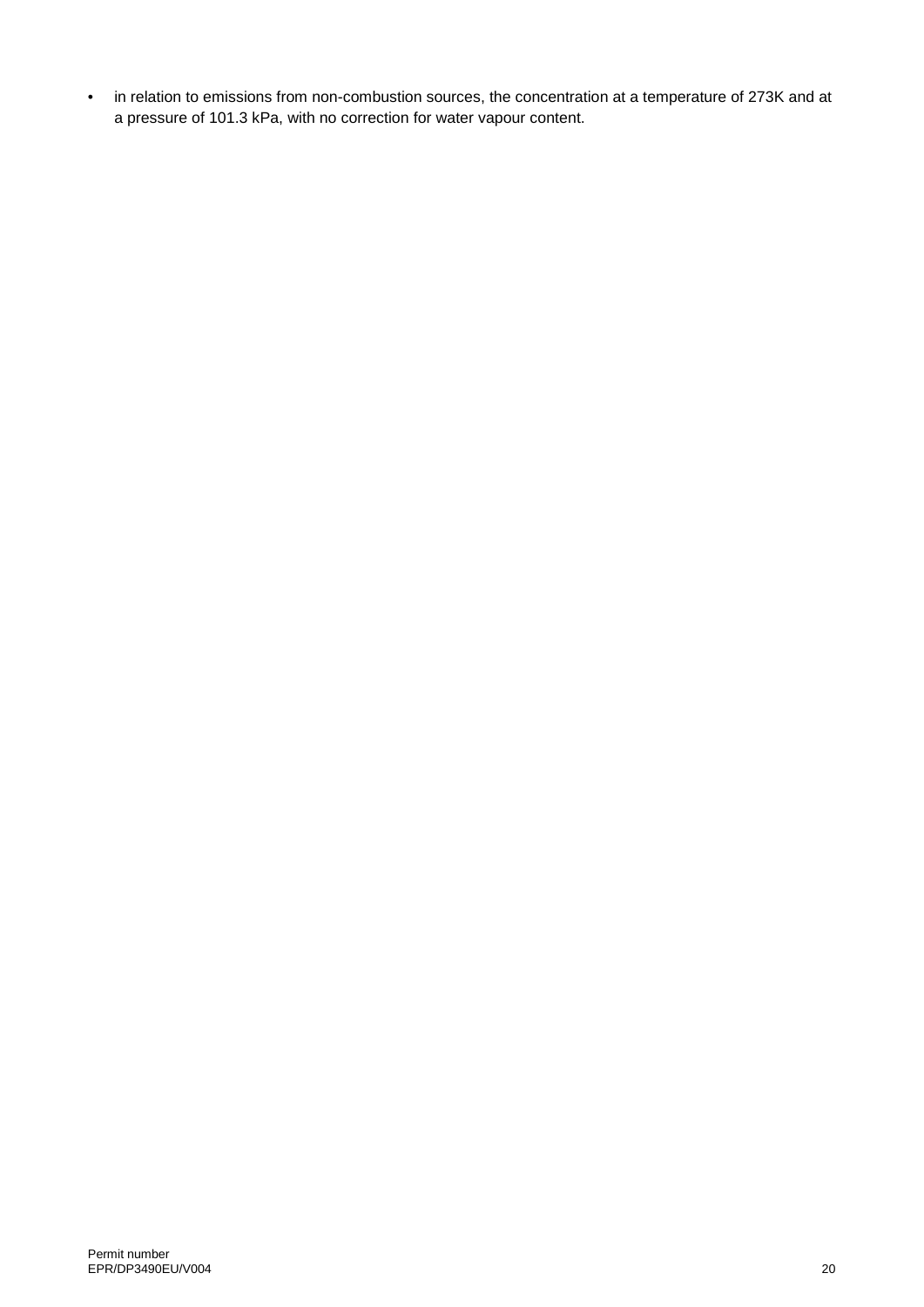# **Schedule 7 – Site plan**

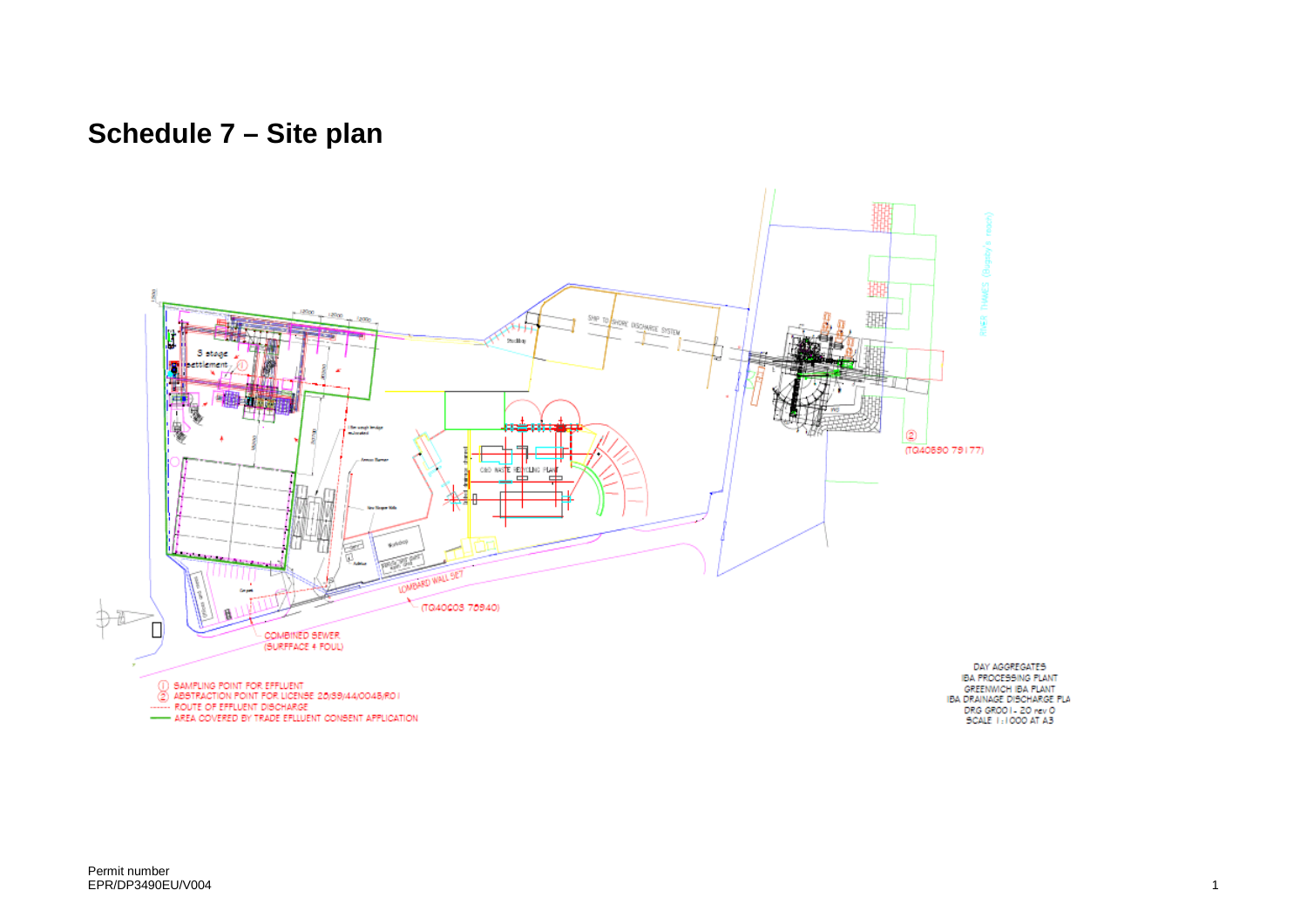

END OF PERMIT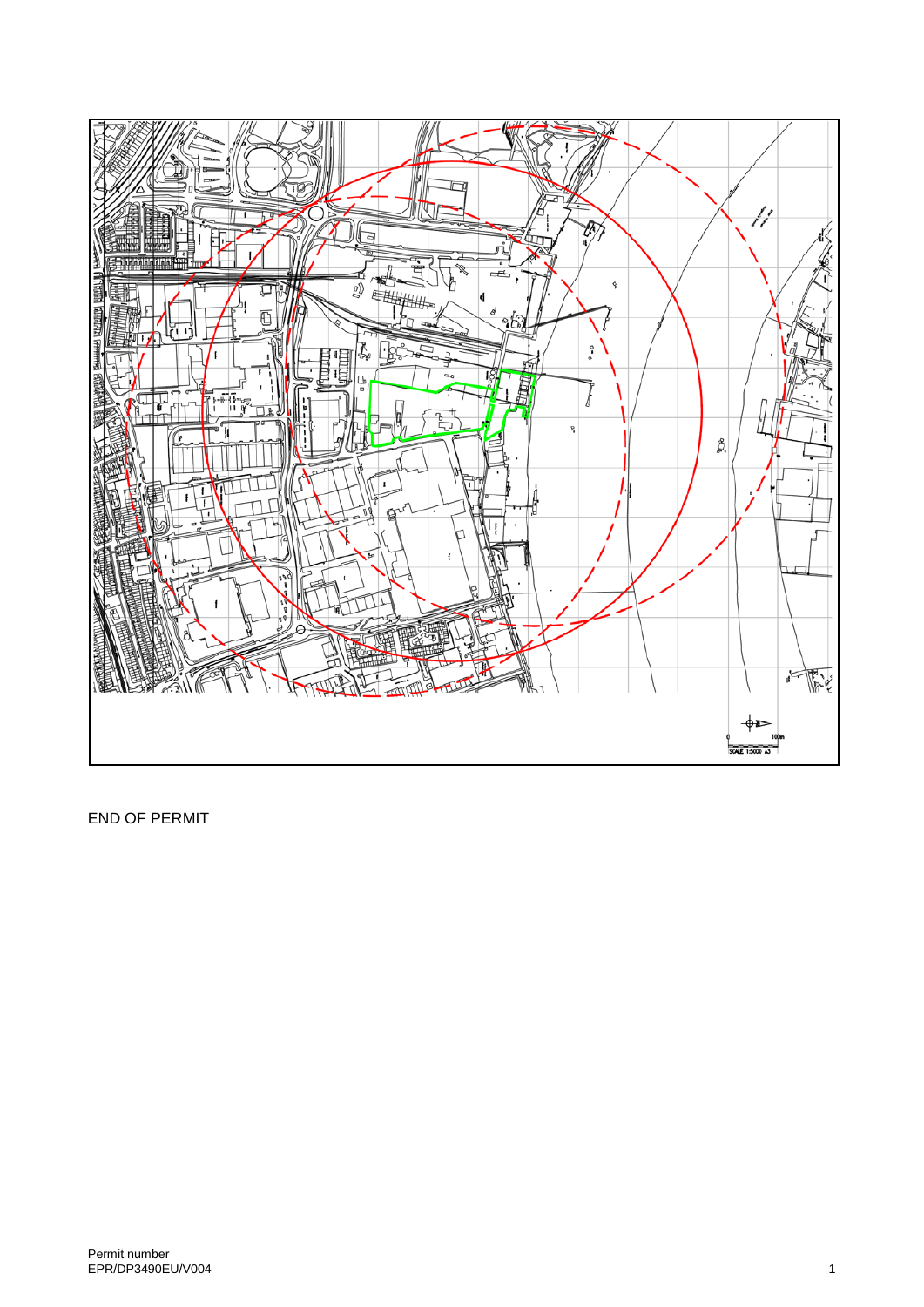#### **Permit Number: Facility: DP3490EU Murphy's Wharf Operator: Form Number: Day Group WaterUsage1 / 28/04/16**

**Reporting of Water Usage for the year** 

| <b>Water Source</b>      | Usage $(m^3$ /year) | $^ $ Specific Usage (m $^3$ /unit output) |
|--------------------------|---------------------|-------------------------------------------|
| Mains water              |                     |                                           |
| Site borehole            |                     |                                           |
| River abstraction        |                     |                                           |
| <b>TOTAL WATER USAGE</b> |                     |                                           |

Operator's comments:

Signed ……………………………………………………………. Date………………………..

(authorised to sign as representative of Operator)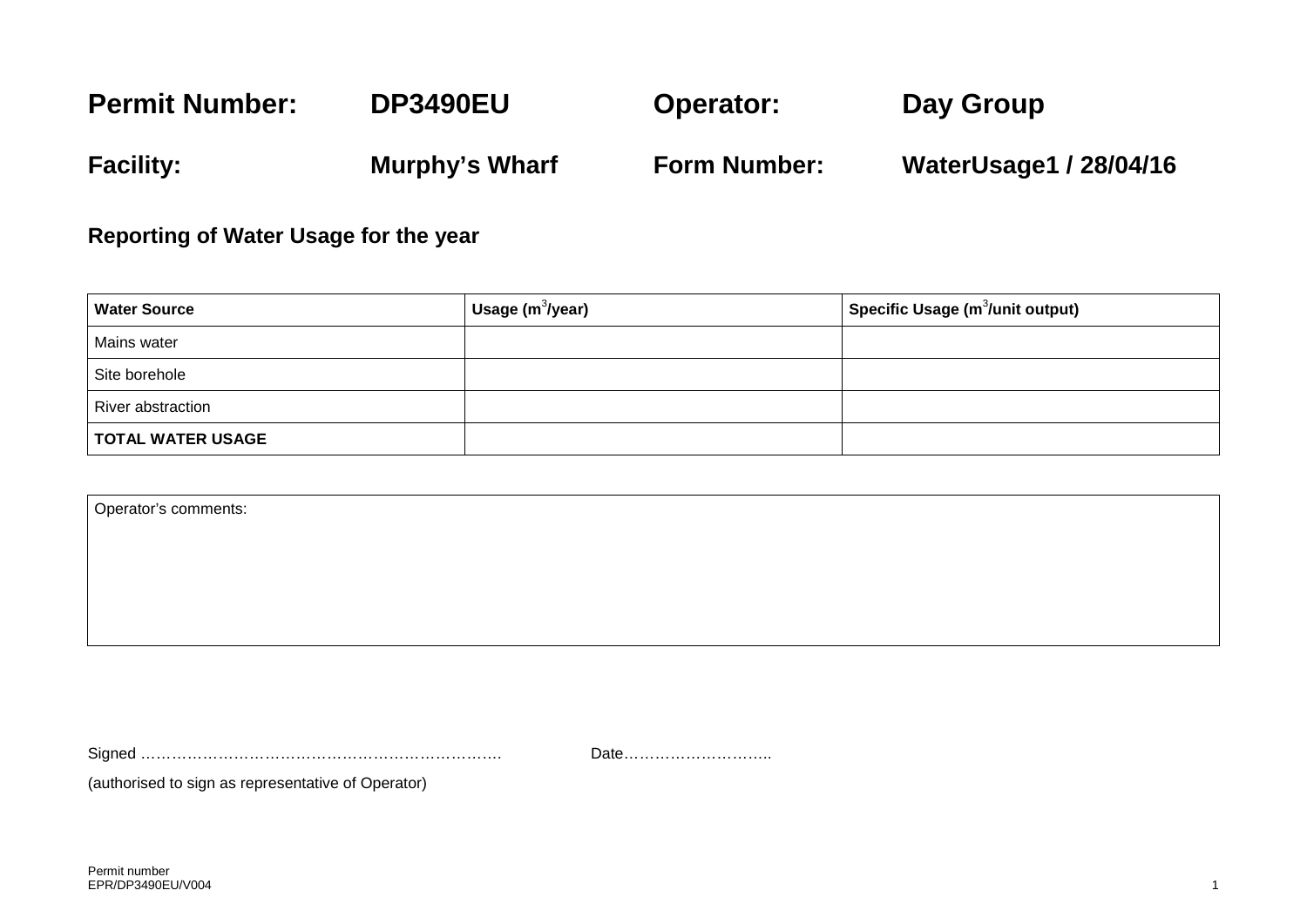#### **Permit Number: Facility: DP3490EU Murphy's Wharf Operator: Form Number: Day Group Energy1 / 28/04/16**

#### **Reporting of Energy Usage for the year**

| <b>Energy Source</b> | <b>Energy Usage</b> |                             | <b>Specific Usage (MWh/unit output)</b> |
|----------------------|---------------------|-----------------------------|-----------------------------------------|
|                      | Quantity            | <b>Primary Energy (MWh)</b> |                                         |
| Electricity *        | MWh                 |                             |                                         |
| <b>Natural Gas</b>   | MWh                 |                             |                                         |
| Gas Oil              | tonnes              |                             |                                         |
| Recovered Fuel Oil   | tonnes              |                             |                                         |
| <b>Biogas</b>        | tonnes              |                             |                                         |
| <b>TOTAL</b>         |                     |                             |                                         |

\* Conversion factor for delivered electricity to primary energy = 2.4

Operator's comments:

Signed ……………………………………………………………. Date………………………..

(Authorised to sign as representative of Operator)